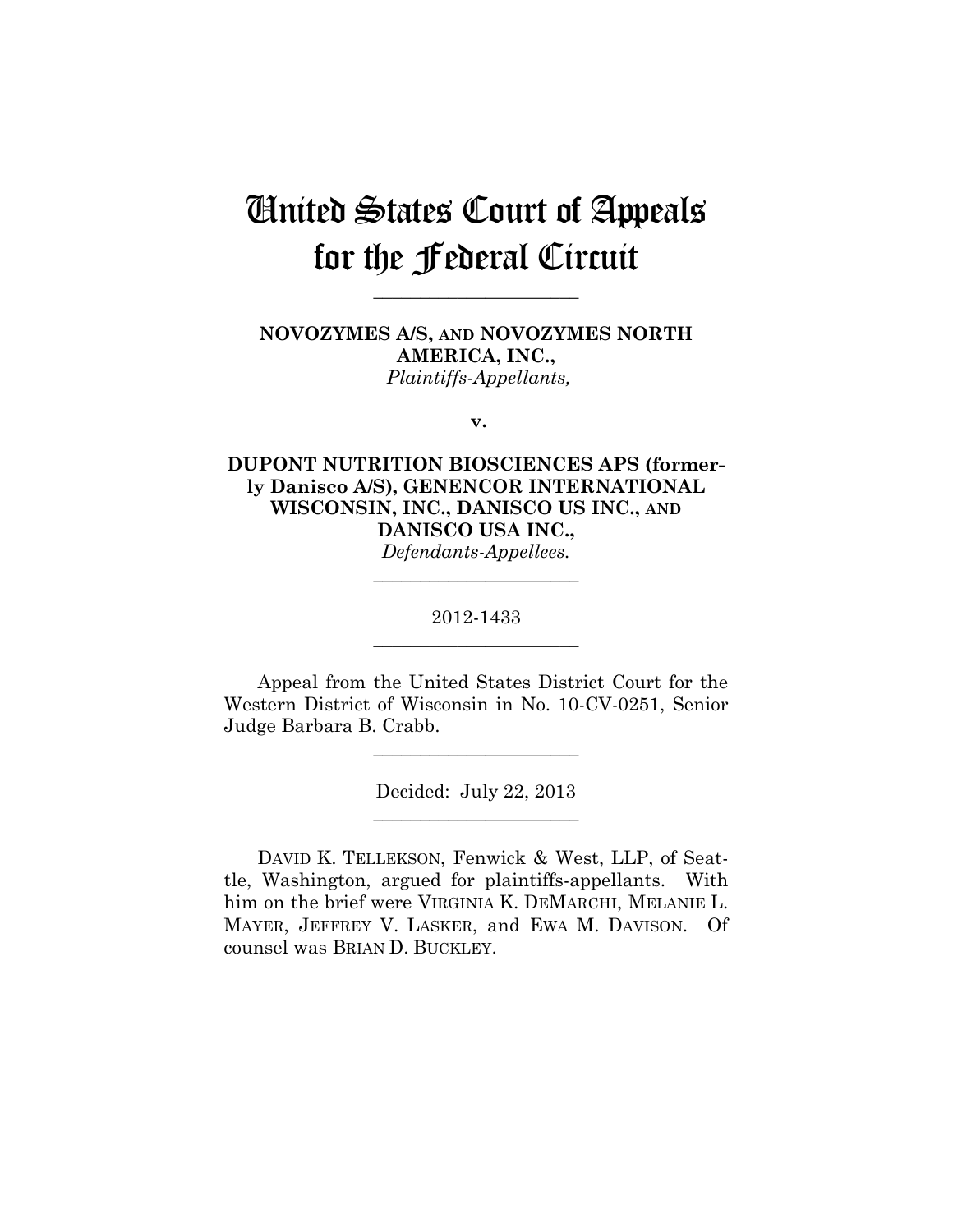CHARLES E. LIPSEY, Finnegan, Henderson, Farabow, Garrett & Dunner, LLP, of Reston, Virginia, argued for defendants-appellees. With him on the brief were HOWARD W. LEVINE and LILLIAN M. ROBINSON, of Washington, DC; JENNIFER S. SWAN, of Palo Alto, California. Of counsel on the brief were TRACEY B. DAVIES, Gibson Dunn & Crutcher, LLP, of Dallas, Texas; and MICHAEL A. VALEK, Vinson & Elkins, LLP, of Austin, Texas.

# Before RADER, *Chief Judge,* SCHALL and BRYSON, *Circuit Judges.*

**\_\_\_\_\_\_\_\_\_\_\_\_\_\_\_\_\_\_\_\_\_\_** 

Opinion for the court filed by *Circuit Judge* SCHALL.

Dissenting opinion filed by *Chief Judge* RADER.

#### SCHALL, *Circuit Judge*.

Plaintiffs-Appellants Novozymes A/S and Novozymes North America, Inc. (collectively, "Novozymes") and Defendants-Appellees DuPont Nutrition Biosciences APS, Genencor International Wisconsin, Inc., Danisco US Inc., and Danisco USA Inc. (collectively, "DuPont") are competitors in the market for enzyme preparations used in a variety of commercial applications, including ethanol production. On May 11, 2010, Novozymes brought suit against DuPont in the Western District of Wisconsin, alleging infringement of its U.S. Patent No. 7,713,723 (the "'723 patent"). The '723 patent claims particular modified enzymes that exhibit improved function and stability under certain conditions. DuPont defended on grounds of noninfringement and invalidity and filed counterclaims seeking a declaratory judgment that the claims of the '723 patent are invalid for failing to satisfy the enablement and written description requirements of 35 U.S.C. § 112.

As litigation progressed, the parties filed several motions for summary judgment. In pertinent part, the district court granted summary judgment in favor of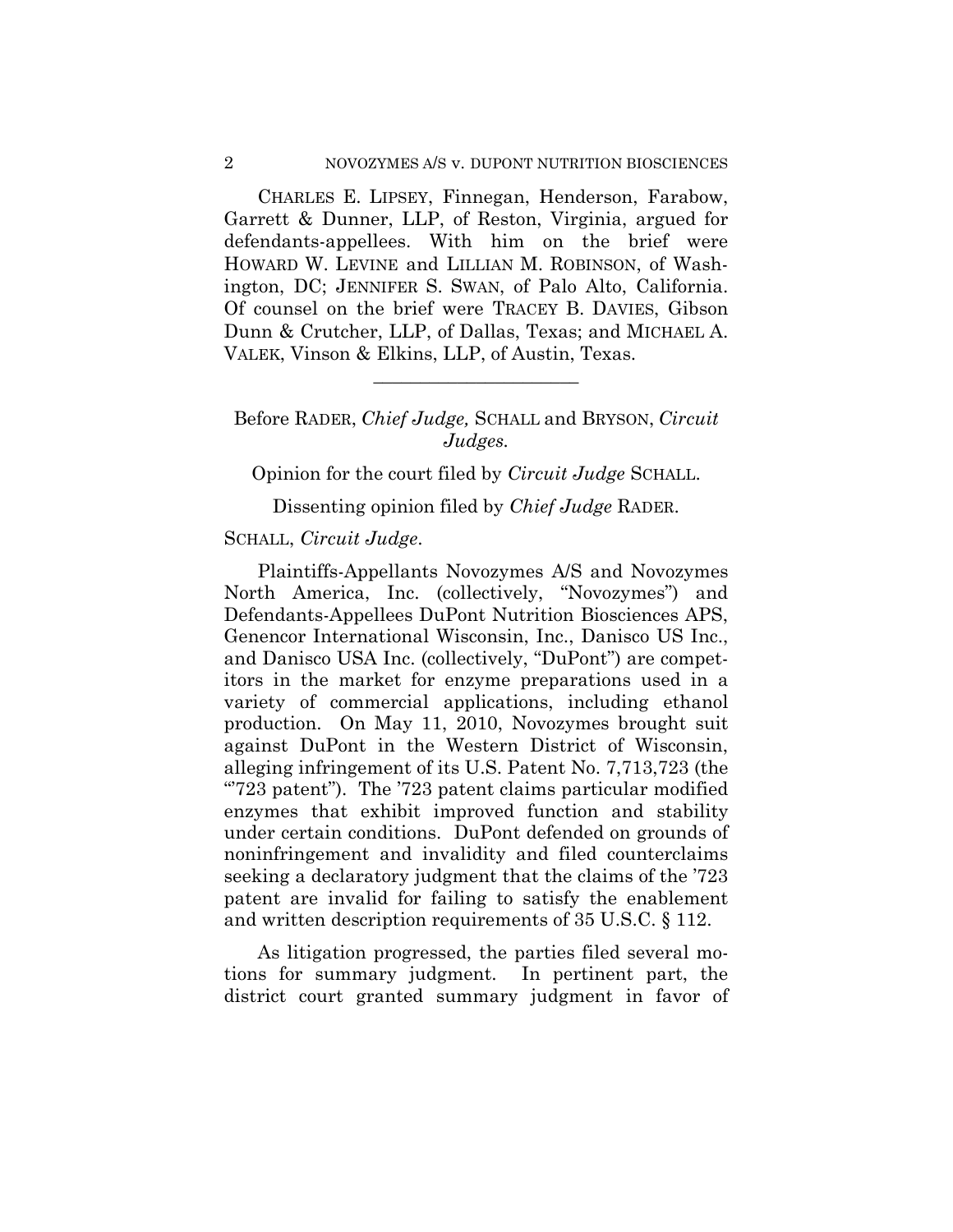Novozymes on the issue of infringement and denied DuPont's motion for summary judgment of invalidity under the written description and enablement requirements. The case then went to trial before a jury, which concluded that the '723 patent's claims are not invalid on enablement or written description grounds and which awarded infringement damages to Novozymes exceeding \$18 million. The district court, however, granted DuPont's post-trial motion for judgment as a matter of law that the claims of the '723 patent are invalid under § 112 for failure to satisfy the written description requirement.

Novozymes now appeals from the district court's final judgment of invalidity. For the reasons set forth below, we affirm.

#### **BACKGROUND**

#### I. Alpha-Amylase Enzymes

The '723 patent, entitled "Alpha-Amylase Mutants with Altered Properties," relates to recombinant enzyme technology. Enzymes are proteins that catalyze biochemical reactions, that is, they facilitate molecular processes that either would not occur or would occur much more slowly in the enzyme's absence. Living cells produce different enzymes to carry out a vast array of metabolic functions. For example, one enzyme might help to join the molecular building blocks needed to make a new DNA molecule, while another might break a complex molecule, such as a carbohydrate, into useful constituent parts.

Like all proteins, enzymes are composed of amino acid molecules linked together to form a continuous chain. An enzyme's primary structure is defined by the sequence of amino acid molecules in the chain; in general, each individual position in the amino acid sequence can consist of any one of twenty amino acids normally found in nature. In addition, the linear amino acid chains of different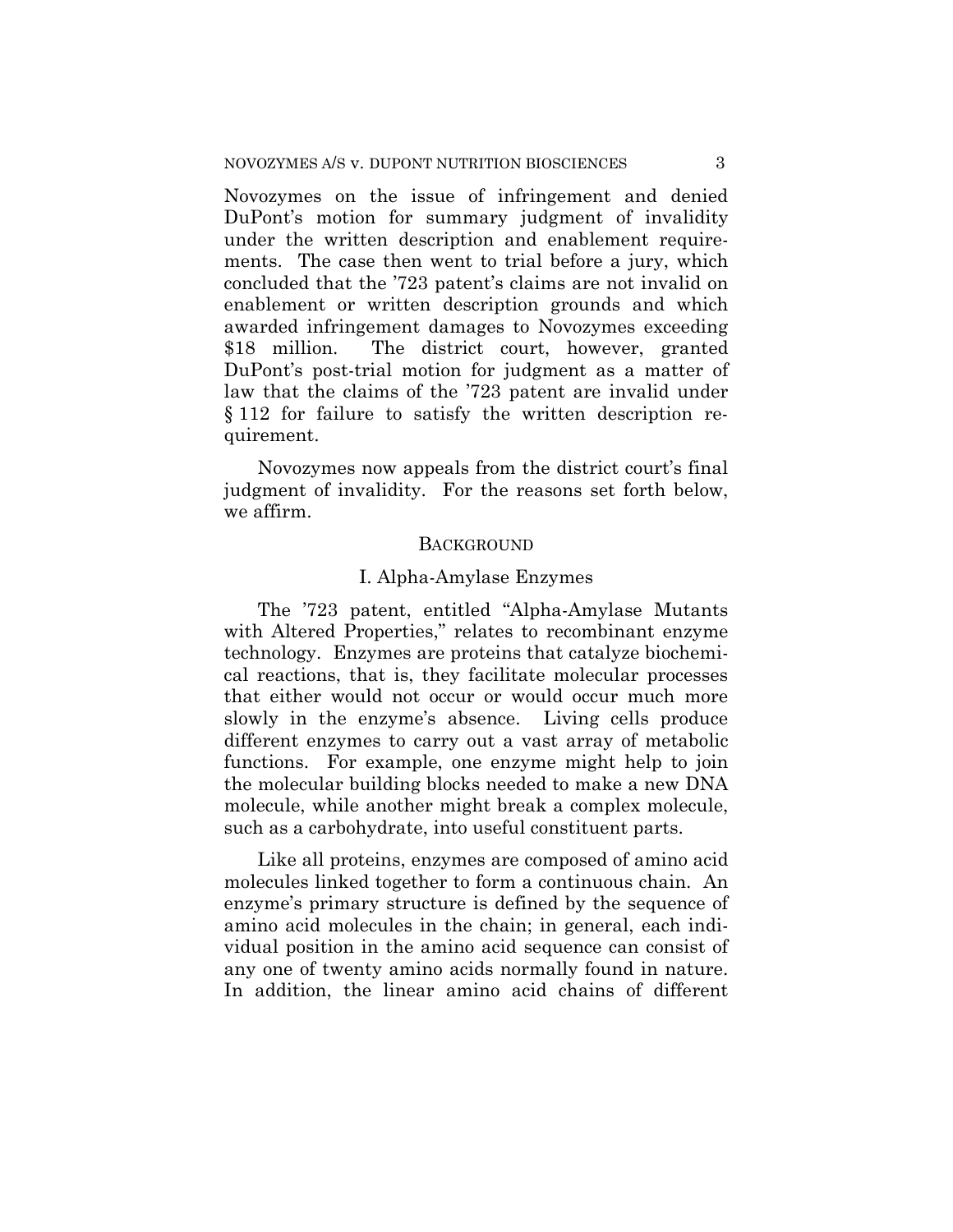enzymes will bend, fold, and loop onto themselves to assume characteristic three-dimensional conformations. Both the primary amino acid sequence and the threedimensional structure affect an enzyme's ultimate functional properties.

Alpha-amylases constitute a class of enzymes synthesized by a variety of organisms—from bacteria to fungi to humans—that break down large molecules known as polysaccharides. Polysaccharides, such as starch and glycogen, are defined as long-chain polymers made of repeating simple sugar molecules like glucose, among others. Alpha-amylases sever the bonds between adjacent sugars in a polysaccharide to yield single or short-chain simple sugars that can provide energy or be used as building blocks for other cellular processes. On average, alpha-amylase enzymes comprise approximately 500 amino acids.

Beyond a widespread role in natural systems, alphaamylases also have important commercial applications in detergent formulations, sugar refining, and ethanol production, among other uses. Of particular note, many alpha-amylases derived from bacteria of the genus *Bacillus* exhibit exceptional enzymatic activity, which has made those bacterial enzymes attractive for commercial use. One such product is a preparation of alpha-amylase derived from *B. licheniformis* ("BLA") that Novozymes markets under the name Termamyl™.

## II. Novozymes's 2000 Patent Application

Many of the most common commercial or industrial applications for alpha-amylase enzymes involve harsh conditions, including high temperatures and/or high acidity. Exposure to such conditions progressively destabilizes and deactivates natural *Bacillus* alpha-amylase enzymes, degrading the performance of the associated enzyme-based products or processes over time. In the late 1990s, Novozymes sought to improve the acid tolerance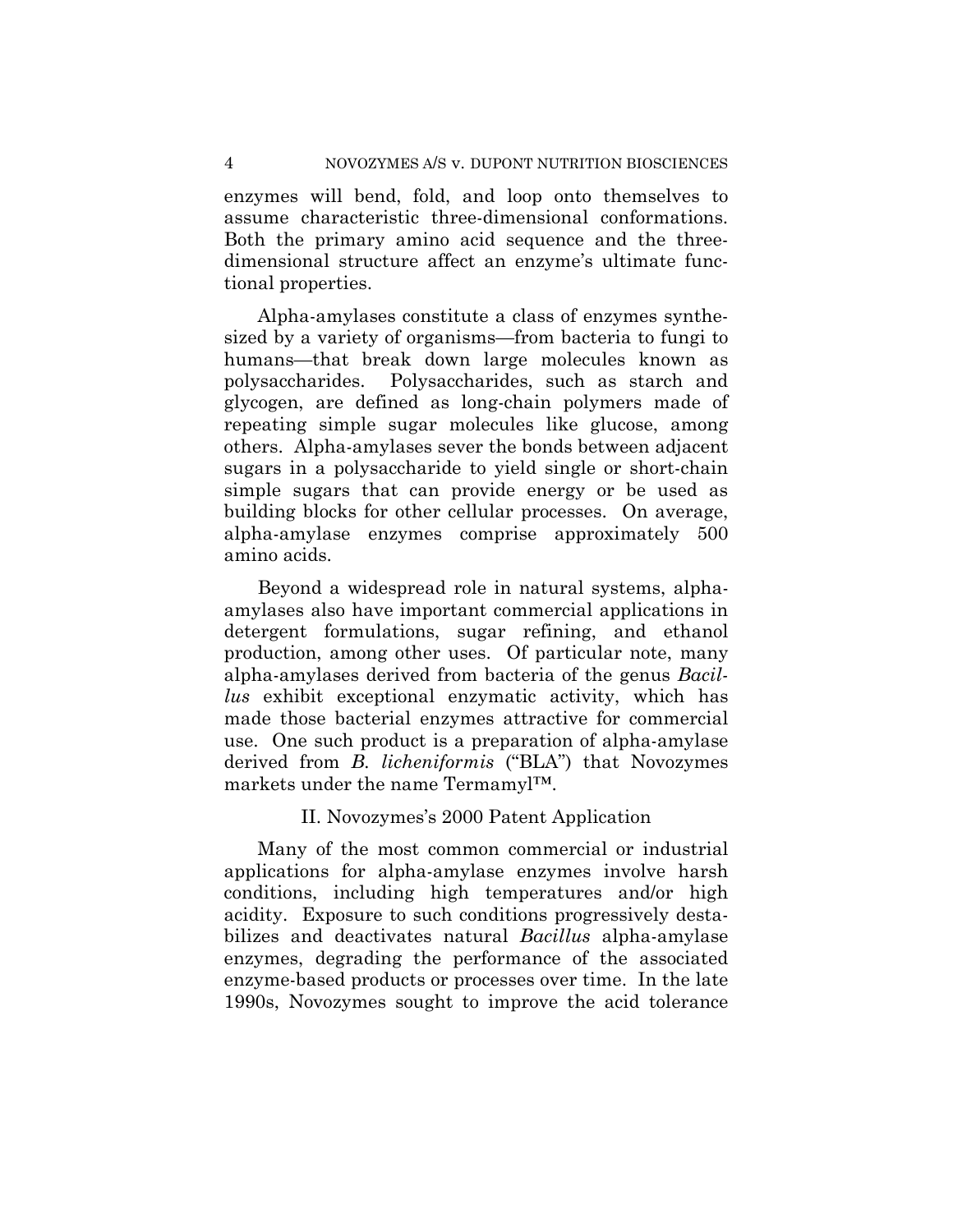and heat tolerance ("thermostability") of *Bacillus* alphaamylases used in commercial processes.

Traditionally, the solution had been to add excess calcium to commercial alpha-amylase formulations intended for use under extreme temperature or pH conditions. While concentrated calcium is effective for stabilizing alpha-amylases to preserve their enzymatic activity, it represents an added cost and often imposes undesirable effects on industrial equipment. Thus, Novozymes's aim was to modify a naturally occurring "parent" *Bacillus* alpha-amylase to produce an enzyme having improved stability and thus more durable activity under harsh conditions, even without calcium supplementation.

Enzymes can often be altered at one or more positions along their amino acid chain without destroying their function. Changes (known as "mutations") in a parent enzyme can include deleting one or more amino acids, adding one or more amino acids, or substituting the original amino acid with one of the nineteen other possibilities at any given position in the sequence. An enzyme that has one or more mutations relative to its natural parent sequence is referred to as a "variant." The effects of any given mutation or combination of mutations in a variant can differ depending on the position(s) modified and the specific mutation implemented at each position. Some mutations may have no discernible effect on enzyme function, some may lead to varying degrees of instability or functional impairment, and some may actually improve enzyme activity or impart other desirable properties, such as improved stability at high temperatures.

Novozymes pursued two parallel strategies in attempting to identify promising mutation sites among the approximately 500 amino acids that make up a *Bacillus* alpha-amylase polypeptide: rational protein design and random mutagenesis. Rational protein design involves making functional inferences from the amino acid se-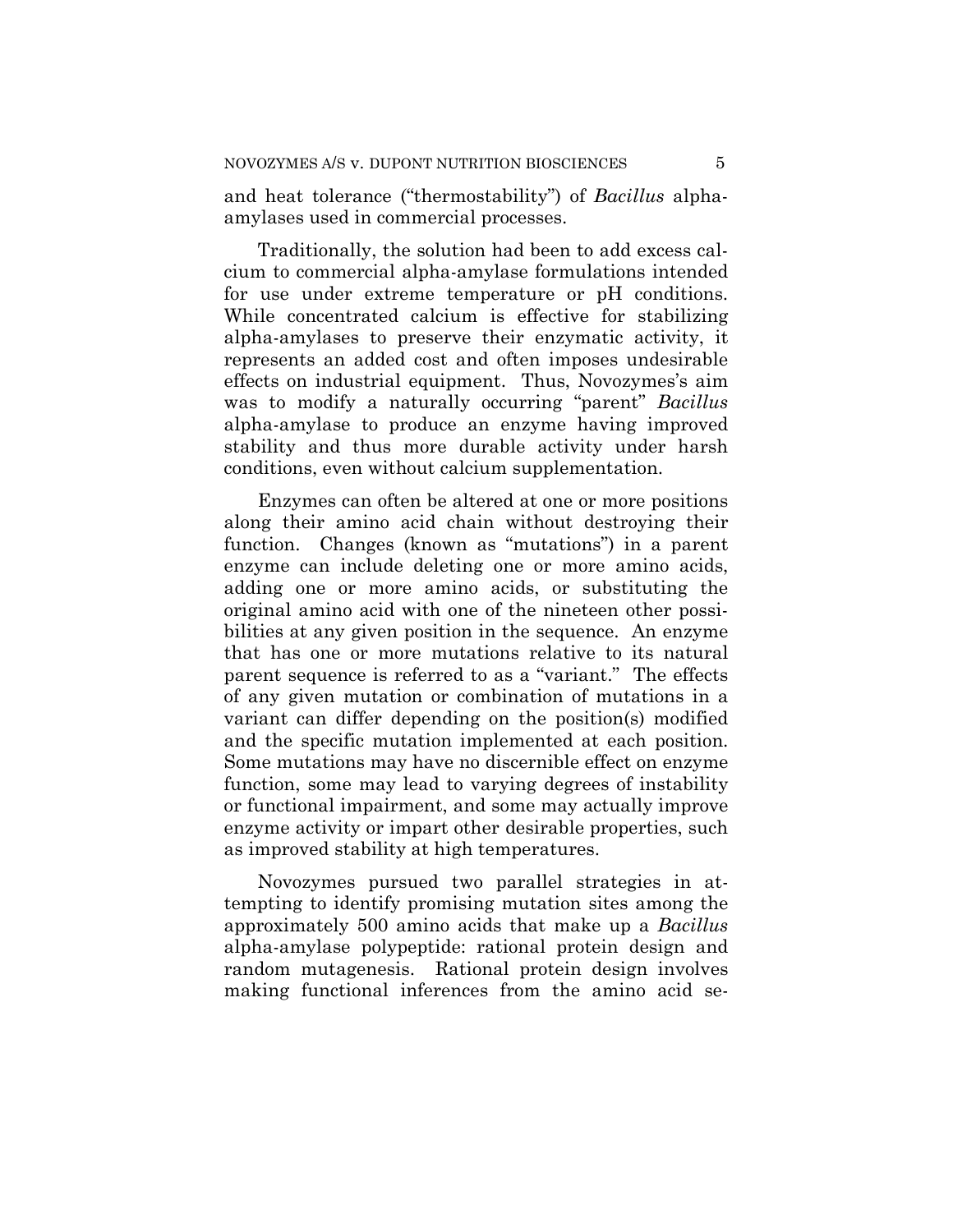quence and three-dimensional shape of a protein to predict which positions may influence a property of interest, such as thermostability, enzymatic activity, or calcium binding. In contrast, random mutagenesis involves making random mutations in a parent enzyme and then screening the resulting variants to identify those that exhibit the desired functional effects. Using rational protein design and random mutagenesis, Novozymes identified thirty-three *Bacillus* alpha-amylase amino acid positions as targets for mutation in attempting to create alpha-amylase variants with enhanced stability. Of those thirty-three positions, seventeen were predicted using rational protein design techniques, while sixteen were identified via random mutagenesis experiments.

With that information in hand, Novozymes filed U.S. Provisional Patent Application No. 60/249,104 on November 16, 2000 (the "2000 application"), relating to *Bacillus* alpha-amylase variants with enhanced stability.1 The 2000 application disclosed seven potential parent enzymes, including an alpha-amylase isolated from BLA bacteria that Novozymes was already using in its Termamyl™ product, and another alpha-amylase produced by *B. stearothermophilus* ("BSG"). *See* '723 patent col. 3 ll. 1–38. The 2000 application also disclosed the thirtythree separate amino acid positions along the alphaamylase chain that Novozymes identified as promising mutation targets using rational protein design or random mutagenesis. In addition, the specification indicated that one or more of those sites might be altered in any of the seven disclosed parent alpha-amylases by deletion, addi-

The written descriptions of the 2000 application and the '723 patent are nearly identical. For convenience, we will cite portions of the '723 patent when referencing identical, corresponding disclosures in the 2000 application.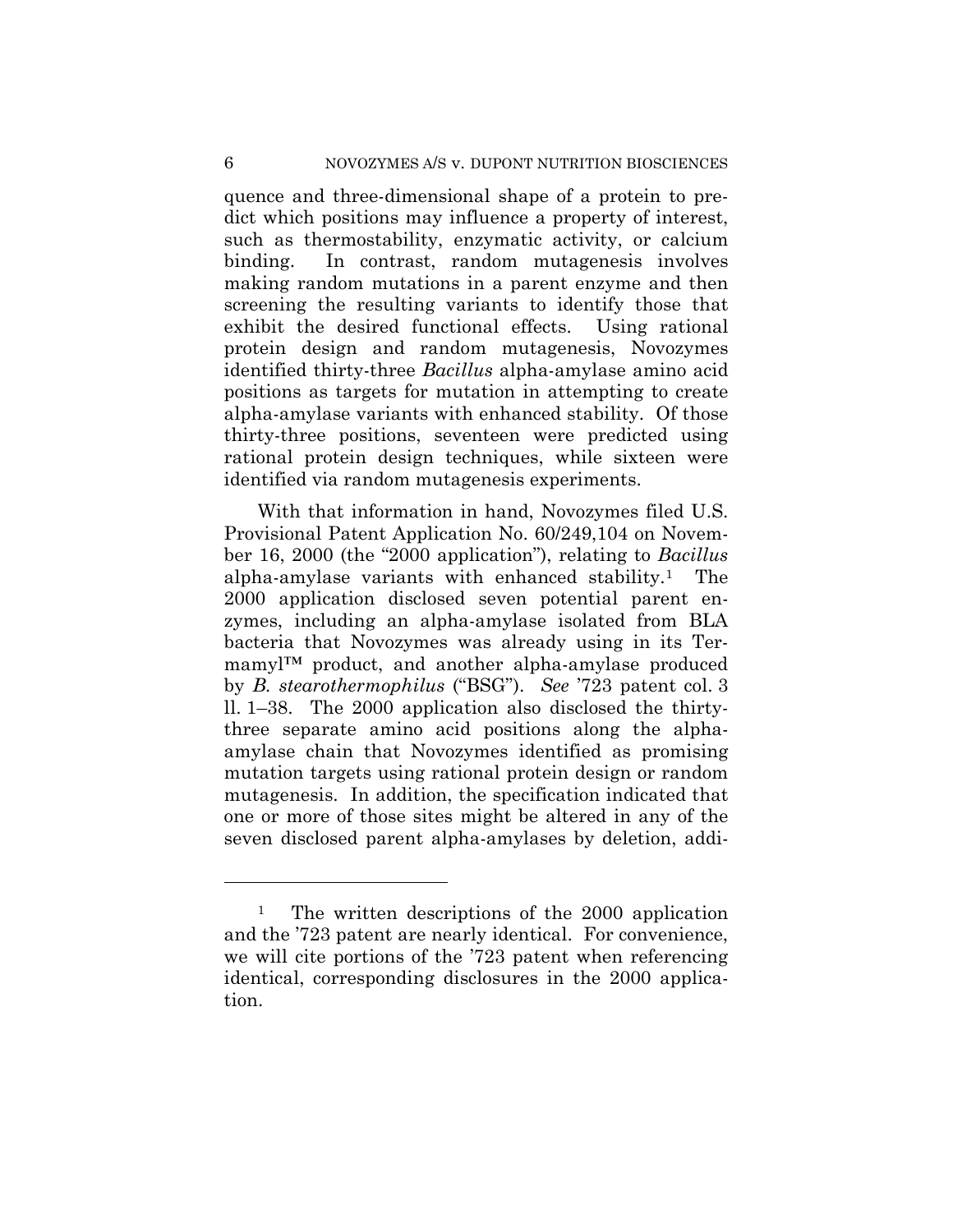tion, or substitution. *See id.* col. 7 ll. 36–57. The 2000 application further indicated that the disclosed variants would exhibit improved stability at "high temperatures (i.e., 70-120°C.) and/or extreme pH (i.e., low or high pH, i.e., pH 4-6 or pH 8-11), in particular at free (i.e., unbound, therefore in solution) calcium concentrations below 60 ppm." *See id.* col. 16 ll. 42–47.

Given the number of parent enzymes (7), the number of target positions in each of those parent enzymes (33), and the number of possible mutations at each of those target positions (at least  $40$ ),<sup>2</sup> the disclosure in the  $2000$ application spans a potentially wide range of alphaamylase variants. For example, one of the seventeen positions identified by rational protein design was position 239, occupied by the amino acid serine (abbreviated as "S") in the disclosed parent alpha-amylase proteins. Many mutations would be possible at position 239, such as an enumerated variant that would require replacing the original serine with the amino acid tryptophan (abbreviated as "W")—a substitution mutation that can be expressed as "S239W." *See id.* col. 8 l. 12. The 2000 application includes pages of similar exemplary substitutions, presented alone and in double, triple, or larger combinations, but the application does not state that any one of the thirty-three disclosed mutations sites is preferred over any other and does not state whether single or combined mutations are preferred. *See id.* col. 8 l. 25 – col. 16 l. 37.

Finally, the 2000 application provided two examples with empirical data confirming the enhanced stability of

<sup>2</sup> According to the 2000 application, the possible mutations at any amino acid position would include a single deletion, a substitution with any of the 19 other amino acids, and a single downstream addition of any of the 20 amino acids. *See* '723 patent col. 7 ll. 45–52.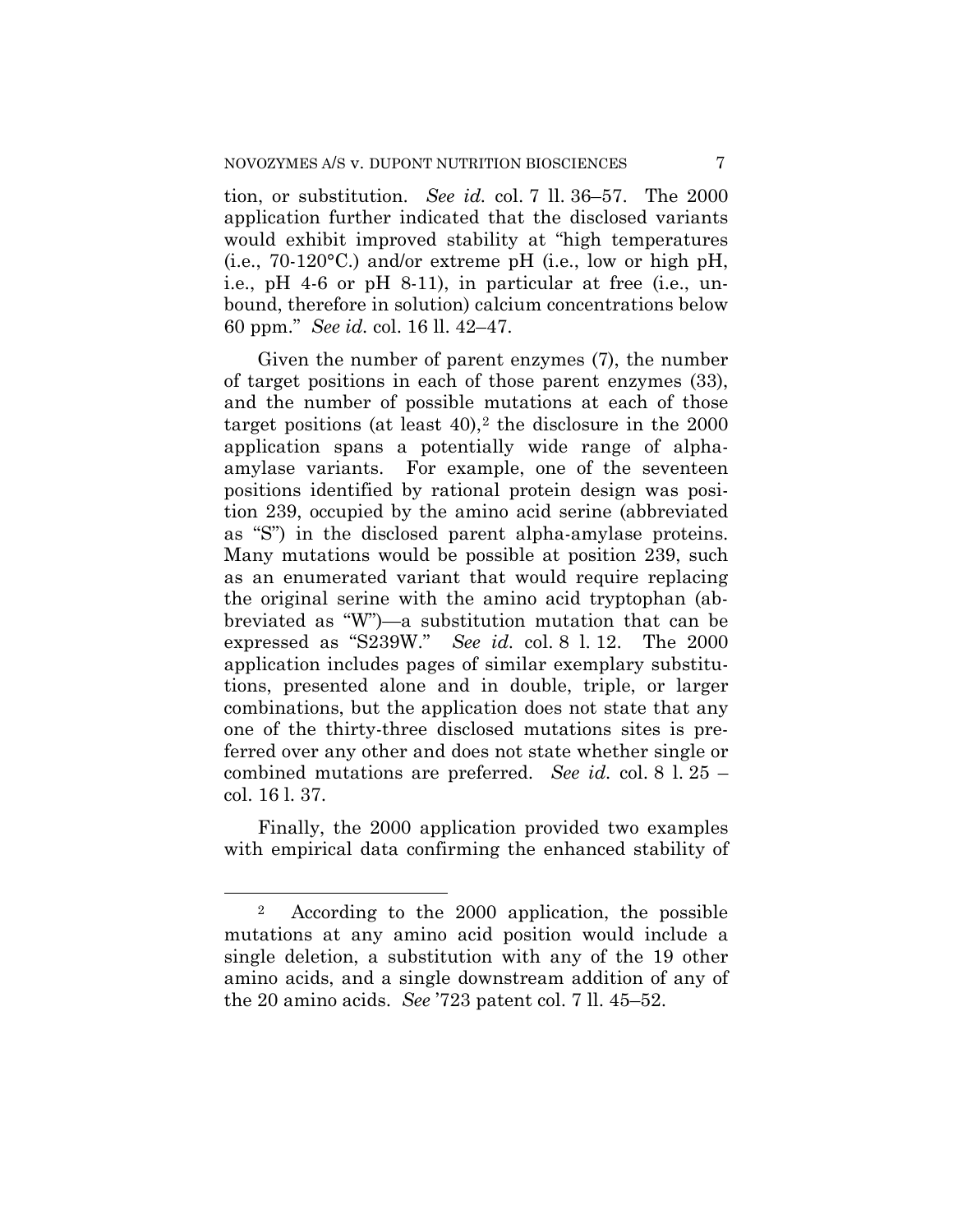selected variants harboring mutations at the sixteen positions that were identified through random mutagenesis. *See id.* col. 25 l. 1 – col. 26 l. 65. No such data were disclosed regarding the activity or thermostability of any of the seventeen positions that had been identified through rational protein design, however. Indeed, later experiments revealed that some of the seventeen predicted positions did not yield *any* thermostable variants, and even for many of those that did, only a minority of substitutions actually had the desired effect. For example, no substitutions at predicted positions 179 or 180 actually led to increased thermostability, and thirteen of the nineteen possible substitutions at position 239 proved similarly ineffective, including the disclosed S239W mutation.

Novozymes filed its first non-provisional patent application claiming priority from the 2000 application on July 31, 2001. After the examiner issued a restriction requirement directing Novozymes to elect a single disclosed species, i.e., a single specific parent alpha-amylase with a single specific amino acid substitution, Novozymes elected a BLA parent modified at position 49. In addition, Novozymes filed a continuation application on July 29, 2003, electing a BLA parent modified at position 170. Neither of those applications resulted in an issued patent.

# III. DuPont's Accused Products and the '723 Patent

In 2006, while Novozymes's patent prosecution efforts remained ongoing, DuPont began work to develop an alpha-amylase having increased stability at high temperatures and low calcium concentrations for use in corn ethanol production. Starting from a BSG parent enzyme that corresponded to one of its own existing alphaamylase products, DuPont produced approximately 1,500 alpha-amylase variants with substitutions covering 150 of the 515 amino acid positions in the parent BSG enzyme. Of those 150 positions, six also appeared in the list of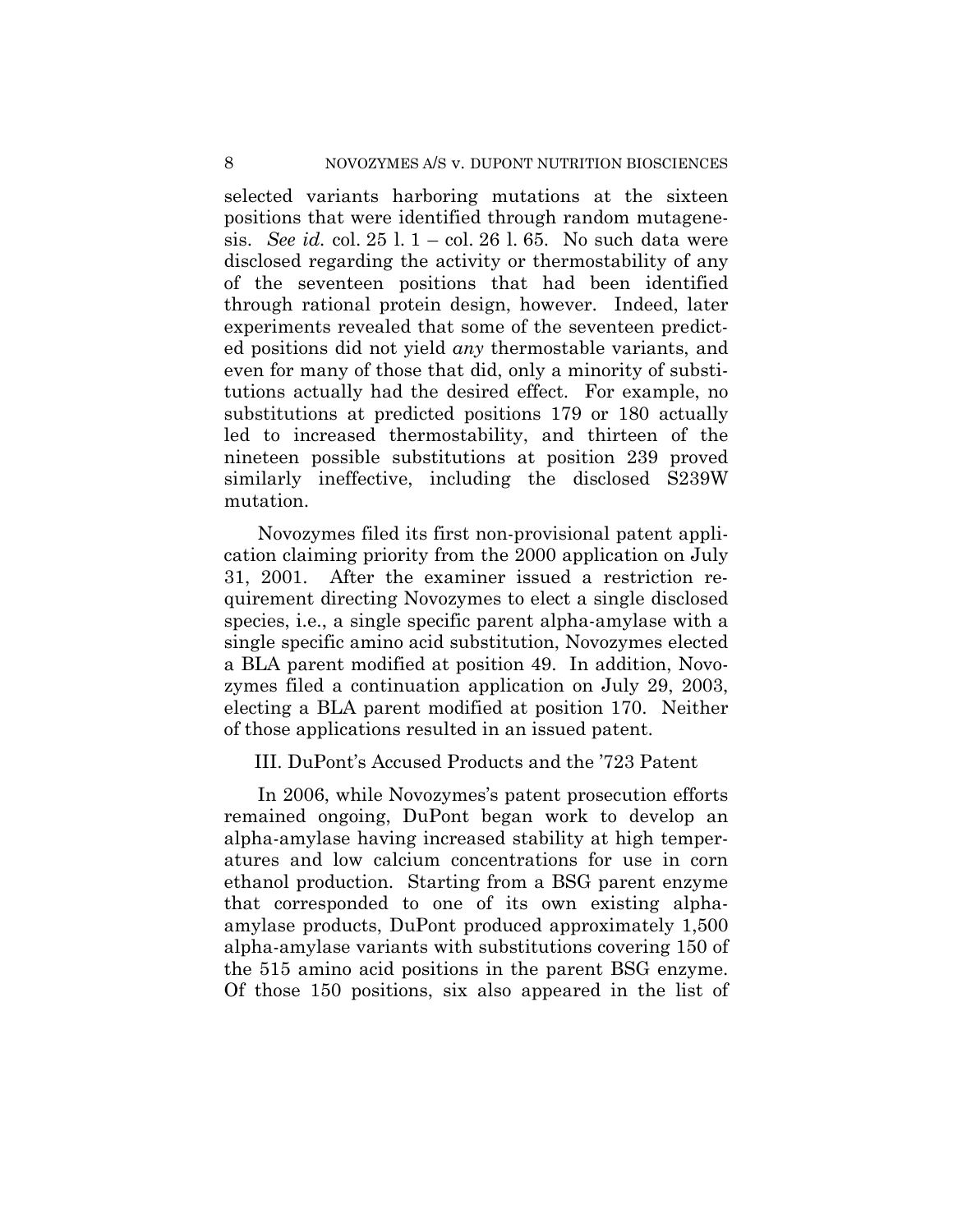thirty-three candidate positions disclosed in Novozymes's 2000 application. DuPont then screened its panel of 1,500 variants for increased thermostability under low-calcium conditions and identified a variant substituted at position 239 as the best performer. As described, position 239 was also among the thirty-three positions disclosed in Novozymes's 2000 application, though the particular substitution DuPont chose—replacing serine 239 with glutamine ("Q"), denoted "S239Q"—was not. In November 2008, DuPont filed a patent application and developed a new thermostable alpha-amylase product based on the BSG S239Q variant. DuPont's patent application issued as U.S. Patent No. 7,541,026 in June 2009.

Upon learning that DuPont had introduced a thermostable BSG alpha-amylase variant substituted at position 239, Novozymes filed a new continuation application on December 22, 2009, (the "2009 application") that claimed priority from its original 2000 application. The written descriptions of the 2009 application and the 2000 application were nearly identical, but Novozymes for the first time sought claims drawn specifically to BSG alphaamylase variants substituted at position 239. The '723 patent issued from the 2009 application on May 11, 2010, with seventeen claims. Claim 1 is representative:

1. An isolated variant of a parent alpha-amylase, wherein:

- (a) the variant has at least 90% sequence identity to SEQ ID NO: 6 [BSG alpha-amylase],
- (b) the variant *comprises a substitution of serine at position 239* relative to the parent alphaamylase, using the amino acid sequence of SEQ ID NO: 8 [BLA alpha-amylase] for determining position numbering, and
- (c) the variant has increased thermostability relative to the parent alpha-amylase, wherein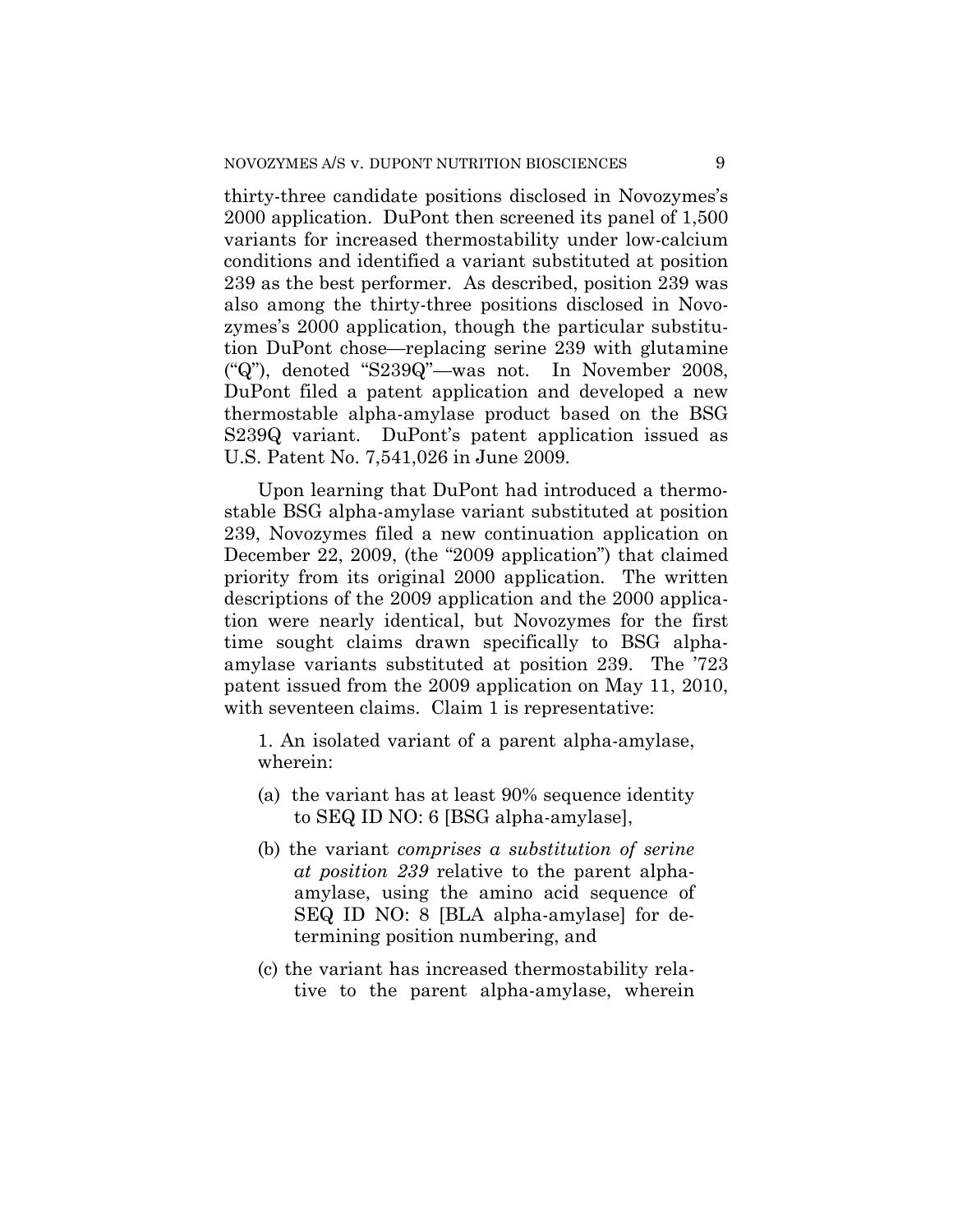thermostability is determined at pH 4.5, 90° C. and 5 ppm calcium and has alpha-amylase activity.

'723 patent col. 87 ll. 40–51 (emphasis added). Like claim 1, all claims of the '723 patent require an alpha-amylase variant with at least the following three features: (1) a parent sequence having at least 90% homology with BSG alpha-amylase; (2) a substitution at position S239; and (3) increased thermostability at 90°C, pH 4.5, and 5 ppm calcium. Each of those limitations can be found at points within the underlying 2000 application, but, outside of the '723 patent's claims, Novozymes never presented them together in any particular embodiment and did not highlight the BSG parent or position 239 among the other disclosed options.

#### IV. District Court Proceedings

On May 11, 2010, the same day the '723 patent issued, Novozymes filed a complaint in the Western District of Wisconsin accusing DuPont of infringing claims 1–5, 8– 13, and 15–16 of the '723 patent. DuPont's answer included noninfringement and invalidity defenses, as well as counterclaims for invalidity under the enablement and written description requirements of  $\S 112$ ,  $\P 1<sup>3</sup>$  Shortly thereafter, the district court denied Novozymes's motion for a preliminary injunction, in part because, in its view, DuPont's written description challenge had raised a substantial question regarding the validity of the '723 patent's claims. *Novozymes A/S v. Danisco A/S*, No. 10 cv-251, 2010 WL 3783682, at \*5 (W.D. Wis. Sept. 24,

<sup>3</sup> Paragraph 1 of 35 U.S.C. § 112 was replaced with newly designated § 112(a) when § 4(c) of the Leahy-Smith America Invents Act ("AIA"), Pub. L. No. 112-29, took effect on September 16, 2012. Because this case was filed before that date, we will refer to the pre-AIA version of § 112.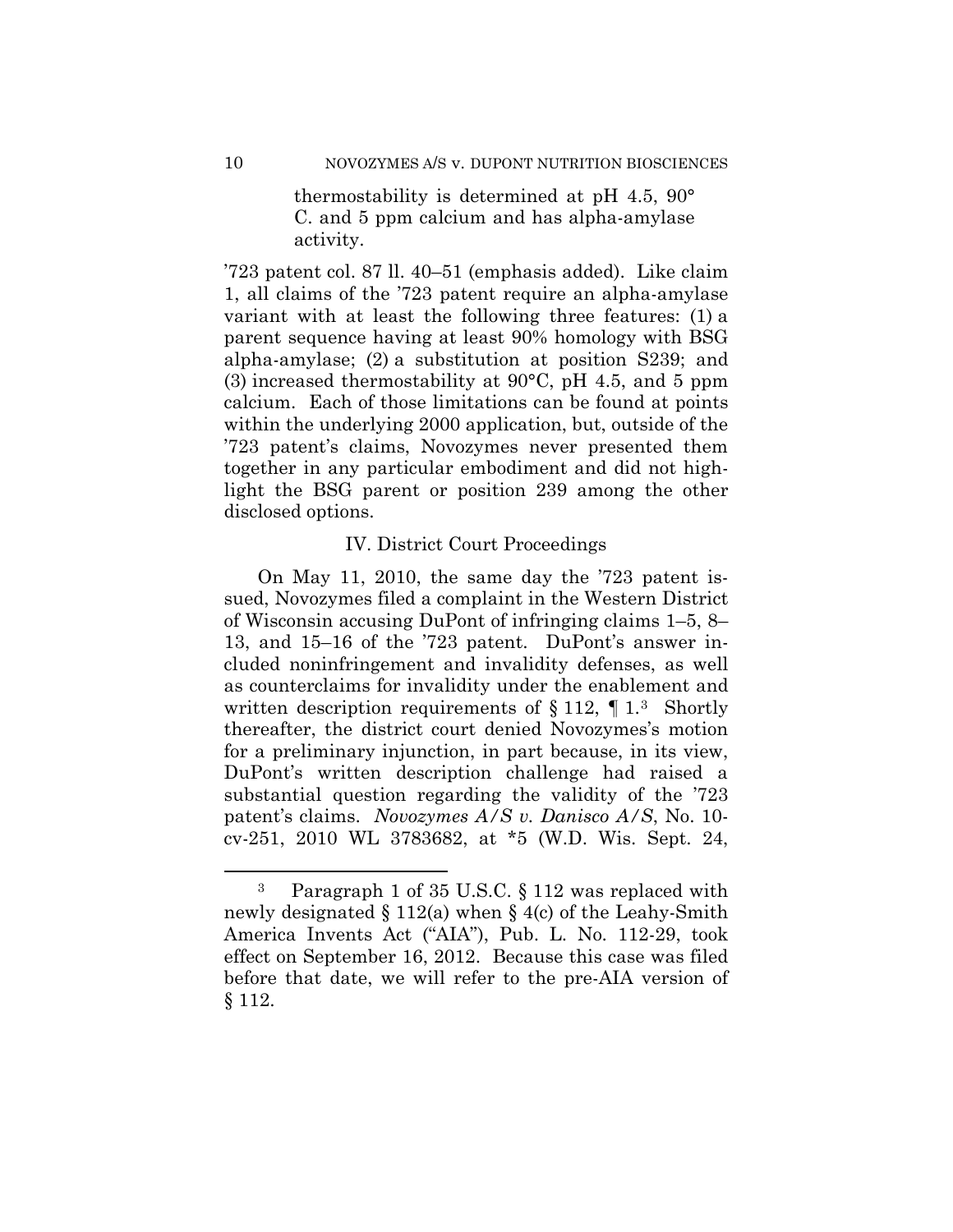2010) ("[A] substantial question remains whether [the] '723 patent will survive defendants' challenge to the patent's validity.").

On February 4, 2011, the district court denied DuPont's motion for summary judgment that the '723 patent was invalid for lack of written description. *Novozymes A/S v. Danisco A/S*, No. 10-cv-251 (W.D. Wis. Feb. 4, 2011), ECF No. 185 ("*Written Description Summary Judgment Order*"). The district court indicated that it "still [had] doubts that the specification of the '723 patent provides an adequate written description for the claims," *id.* at 2, but the court concluded that the parties' conflicting positions reflected at least a genuine issue of material fact. The district court later granted summary judgment in favor of Novozymes on the issue of infringement, holding that DuPont's products literally infringed the asserted claims of the '723 patent. *Novozymes A/S v. Danisco A/S*, No. 10-cv-251, slip op. at 4–30 (W.D. Wis. July 7, 2011), ECF No. 399.

The case then went to trial before a jury. DuPont maintained its validity challenges, asserting that the claimed subject matter was neither enabled nor sufficiently described in the 2000 application. At the trial's conclusion, the jury was provided a special verdict form that asked whether DuPont had "proven by clear and convincing evidence that any one or more of the ['723 patent's] claims are invalid because the application filed on November 16, 2000 . . . does *not* contain an adequate written description," and, similarly, whether DuPont had established that the claims were not enabled. The jury answered "No" as to each claim. The jury further concluded that DuPont's adjudged infringement was willful and awarded Novozymes \$18,219,500 in damages. Accordingly, the district court entered judgment for Novozymes on October 27, 2011.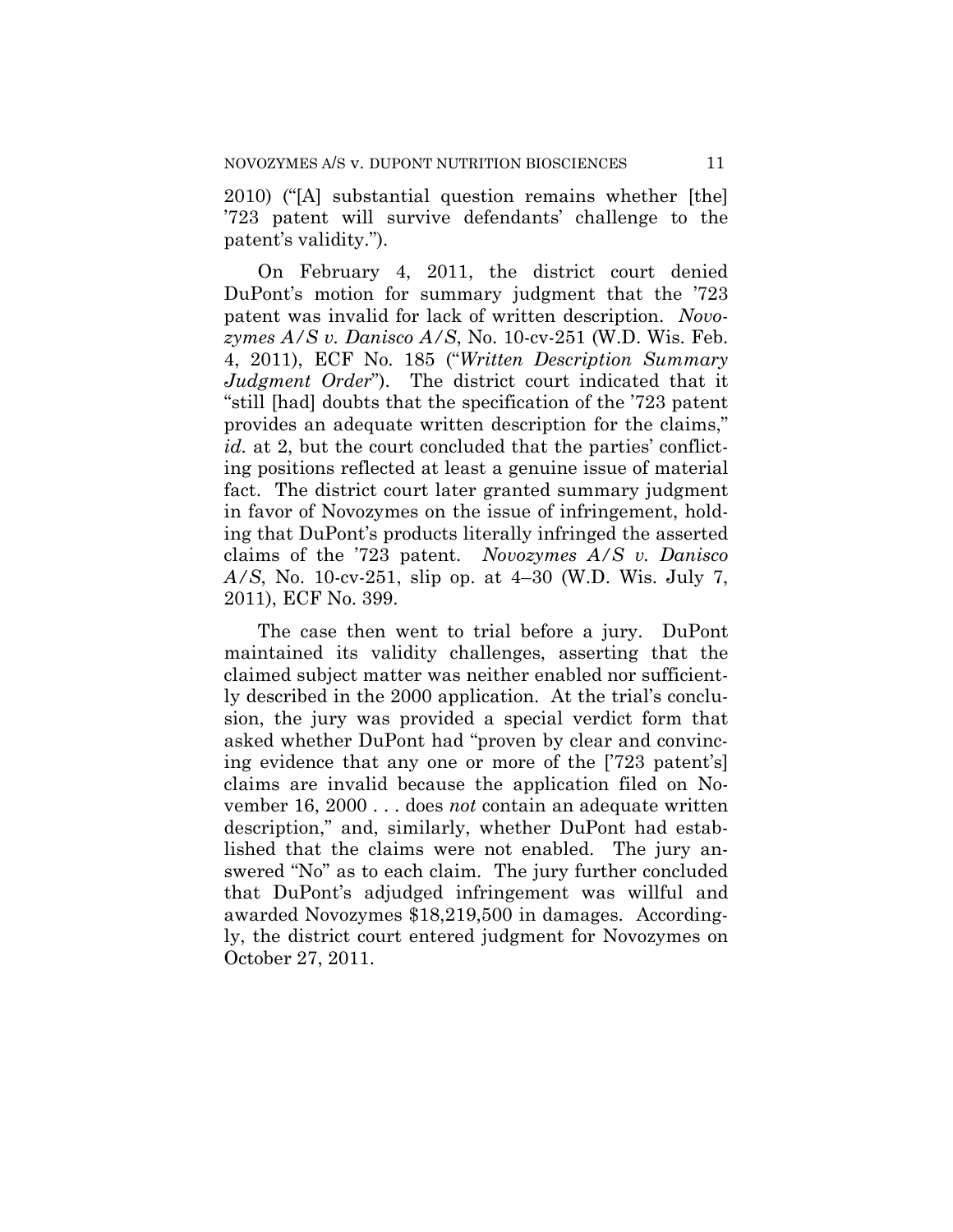After the entry of judgment, Novozymes sought a permanent injunction, fees, enhanced damages, and preand post-judgment interest, while DuPont filed motions for judgment as a matter of law on various issues, including willfulness, damages, and invalidity for lack of enablement and written description. In an order dated May 4, 2012, the district court granted DuPont's motion for judgment as a matter of law under Federal Rule of Civil Procedure 50(b), holding that the claims of the '723 patent were invalid under § 112 for lack of adequate written description in the 2000 application. *Novozymes A/S v. Danisco A/S*, No. 10-cv-251 (W.D. Wis. May 4, 2012), ECF No. 966 ("*JMOL Order*").

Addressing the written description requirement, the district court stated that "[t]he concern is that a patentee may attempt to use later filed claims, relying on more recently discovered data, to expand the scope of his invention or to complete an idea." *Id.* at 6 (citing *Billups-Rothenberg, Inc. v. Associated Reg'l & Univ. Pathologists, Inc.*, 642 F.3d 1031, 1036 (Fed. Cir. 2011)). Turning to the '723 patent, the court noted that the 2000 application disclosed a potentially enormous number of alphaamylase variants, encompassing all possible combinations among the seven disclosed parent enzymes, the thirtythree disclosed positions for mutation, the numerous different mutations possible at each position, and the various possible combinations of individual mutations. The court also noted that the 2000 application did not point out the specific variants later claimed in the '723 patent. *Id.* at 6–7.

In its analysis, the district court analyzed precedents in which patent claims had been held invalid due to an underlying written description that set forth a broad, generic group of structures without specifically identifying the later-claimed species among many possible options. *Id.* at 9–12 (citing *Boston Scientific Corp. v. Johnson & Johnson*, 647 F.3d 1353 (Fed. Cir. 2011);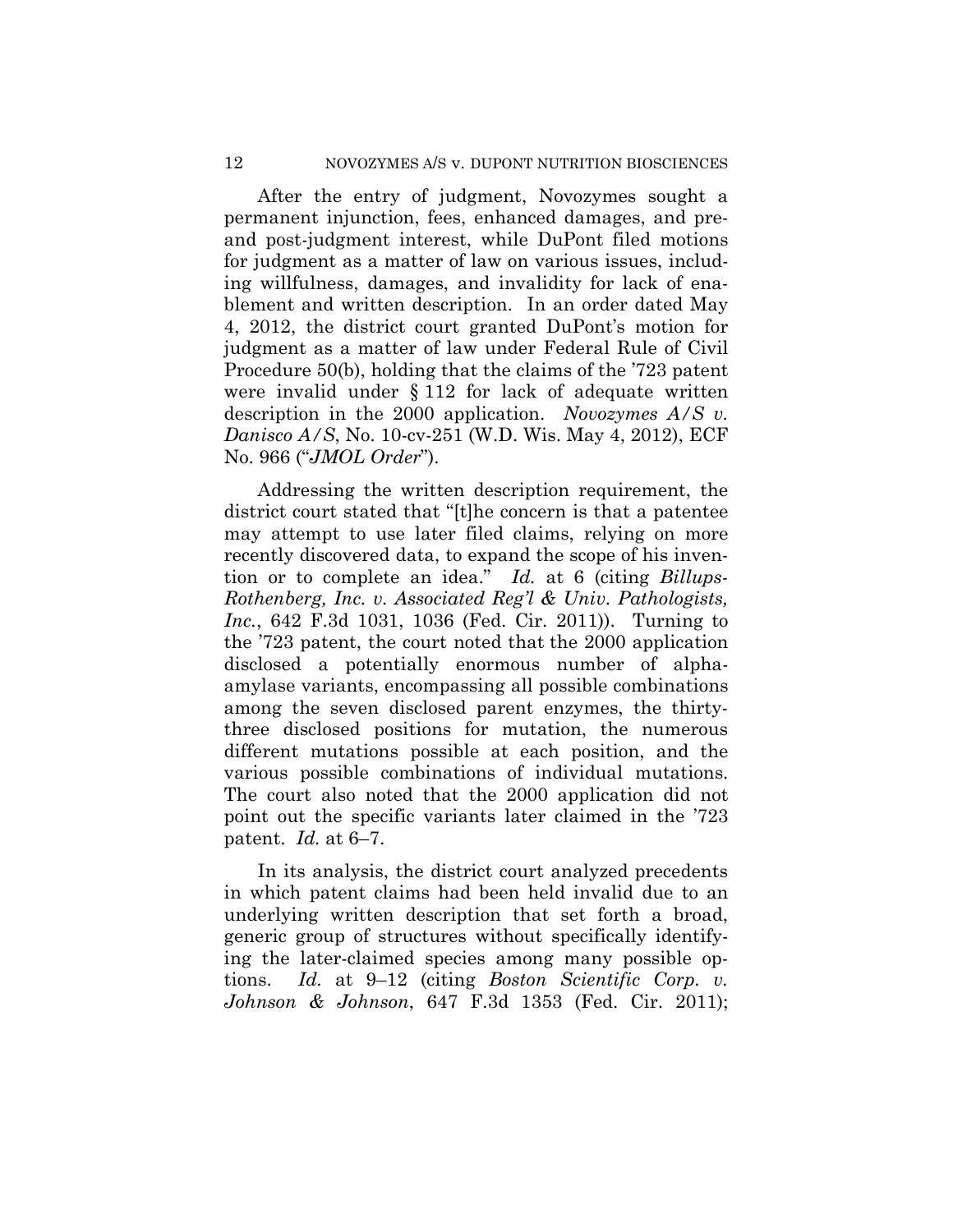*Billups-Rothenberg*, 642 F.3d at 1036; *Centocor Ortho Biotech, Inc. v. Abbott Labs.*, 636 F.3d 1341 (Fed. Cir. 2011); *Univ. of Rochester v. G.D. Searle & Co.*, 358 F.3d 916 (Fed. Cir. 2004); *Purdue Pharma L.P. v. Faulding Inc.*, 230 F.3d 1320 (Fed. Cir. 2000); *In re Ruschig*, 379 F.2d 990 (CCPA 1967)). Acknowledging that the '723 patent was "superficially different" from the patents at issue in those cases, in that the 2000 application expressly named the individual limitations recited in the claims, *id.* at 9–10, the district court nonetheless concluded that "there is no meaningful difference between identifying a generic group in which a limitation of a claim may be found (as in many of the prior cases) and individually listing each member of that group without directing the reader to a particular member (as in the '723 patent)." *Id.* at 11. In the district court's view, the problem in either situation was that "the specification failed to inform the reader which member of that group was the right one." *Id.* Accordingly, because "[t]he actual inventive work of producing a [working variant] was left for subsequent inventors to complete," the district court held that the 2000 application provided insufficient written description for the claims of the '723 patent and that those claims were therefore invalid under § 112. *Id.* at 17–18 (alterations in original) (quoting *Centocor*, 636 F.3d at 1353) (internal quotation marks omitted).

The district court thus granted DuPont's motion for judgment as a matter of law. *JMOL Order*, slip op. at 19. On May 11, 2012, the court entered an amended judgment in favor of DuPont, holding the claims of the '723 patent invalid for lack of sufficient written description under § 112, ¶ 1.4

<sup>4</sup> Having invalidated the claims of the '723 patent for lack of adequate written description, the district court dismissed the parties' other post-trial motions, including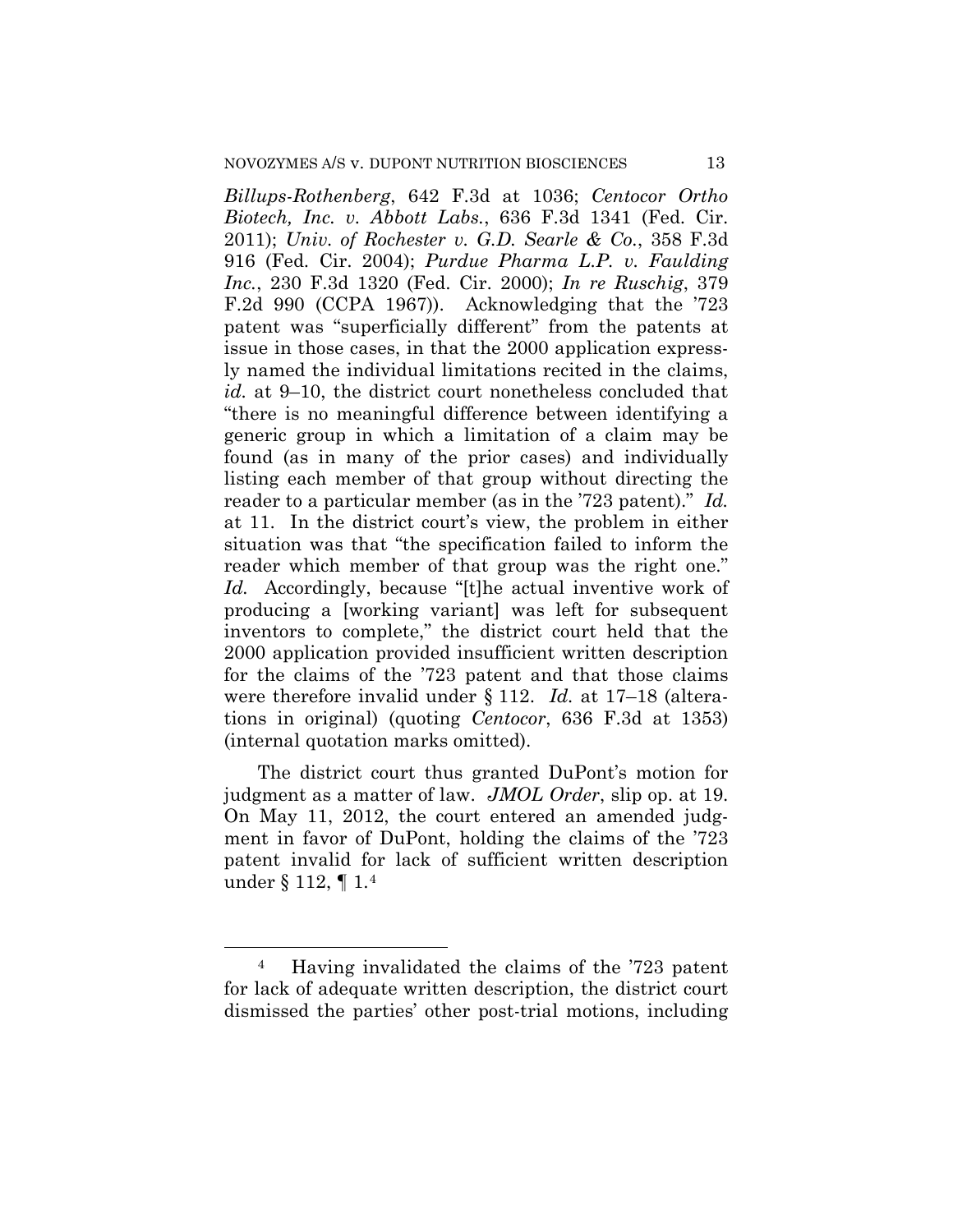Novozymes filed a timely notice of appeal on May 29, 2012. We have jurisdiction pursuant to 28 U.S.C.  $§ 1295(a)(1).$ 

#### **DISCUSSION**

#### I. Standard of Review

When reviewing a district court's grant of judgment as a matter of law, we apply the law of the governing regional circuit. *Uniloc USA, Inc. v. Microsoft Corp.*, 632 F.3d 1292, 1301 (Fed. Cir. 2011). "The Seventh Circuit reviews a district court's grant of a JMOL motion without deference, while viewing all the evidence in the light most favorable to the nonmoving party." *Trading Techs. Int'l v. eSpeed, Inc.*, 595 F.3d 1340, 1357 (Fed. Cir 2010) (citing *Harper v. Albert*, 400 F.3d 1052, 1061 (7th Cir. 2005)). Judgment as a matter of law "is proper when 'a party has been fully heard on an issue and there is no legally sufficient evidentiary basis for a reasonable jury to find for that party on that issue.'" *Harper*, 400 F.3d at 1061 (quoting Fed. R. Civ. P.  $50(a)(1)$ ).

#### II. Issues Presented

#### A. The Written Description Requirement

The written description requirement is set forth in the first paragraph of 35 U.S.C. § 112. *Ariad Pharm., Inc. v. Eli Lilly & Co.*, 598 F.3d 1336, 1343–45 (Fed. Cir. 2010) (en banc). In pertinent part,  $\S 112$  provides that:

The specification shall contain a written description of the invention, and of the manner and process of making and using it, in such full, clear, concise, and exact terms as to enable any person skilled in the art to which it pertains, or with which it is most nearly connected, to make and

DuPont's parallel motion for judgment as a matter of law on the issue of enablement.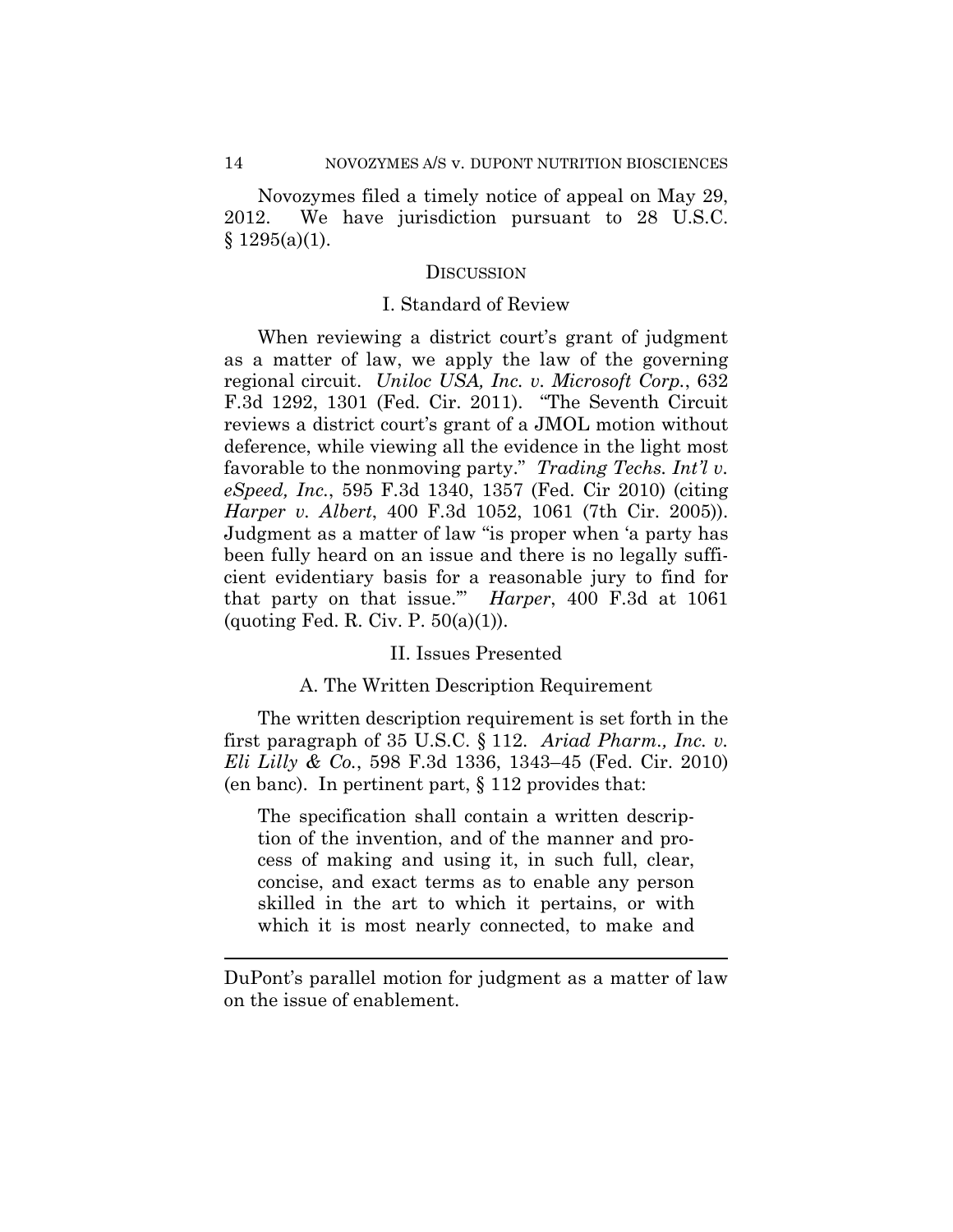use the same, and shall set forth the best mode contemplated by the inventor of carrying out his invention.

#### 35 U.S.C. § 112, ¶ 1 (2006).

To satisfy the written description requirement, "the applicant must 'convey with reasonable clarity to those skilled in the art that, as of the filing date sought, he or she was in possession of the invention,' and demonstrate that by disclosure in the specification of the patent." *Carnegie Mellon Univ. v. Hoffmann-La Roche Inc.*, 541 F.3d 1115, 1122 (Fed. Cir. 2008) (quoting *Vas-Cath Inc. v. Mahurkar*, 935 F.2d 1555, 1563–64 (Fed. Cir. 1991)). Accordingly, claims added during prosecution must find support sufficient to satisfy § 112 in the written description of the original priority application. *See, e.g.*, *Anascape, Ltd. v. Nintendo of Am., Inc.*, 601 F.3d 1333, 1335 (Fed. Cir. 2010). Assessing "possession as shown in the disclosure" requires "an objective inquiry into the four corners of the specification." *Ariad*, 598 F.3d at 1351. Ultimately, "the specification must describe an invention understandable to [a] skilled artisan and show that the inventor actually invented the invention claimed." *Id.* A "mere wish or plan" for obtaining the claimed invention does not satisfy the written description requirement. *Regents of the Univ. of Cal. v. Eli Lilly & Co.*, 119 F.3d 1559, 1566 (Fed. Cir. 1997). The written description inquiry presents an issue of fact. *Ariad*, 598 F.3d at 1351.

## B. The Parties' Contentions

To begin, Novozymes argues that the level of skill in the art of alpha-amylase biotechnology is very high and that, at the time that the 2000 application was filed, a person of ordinary skill in that art would have recognized the field as well developed and predictable. Specifically, Novozymes contends that alpha-amylases have been studied since 1833 and that, by the time it filed the 2000 application, the amino acid sequences and three-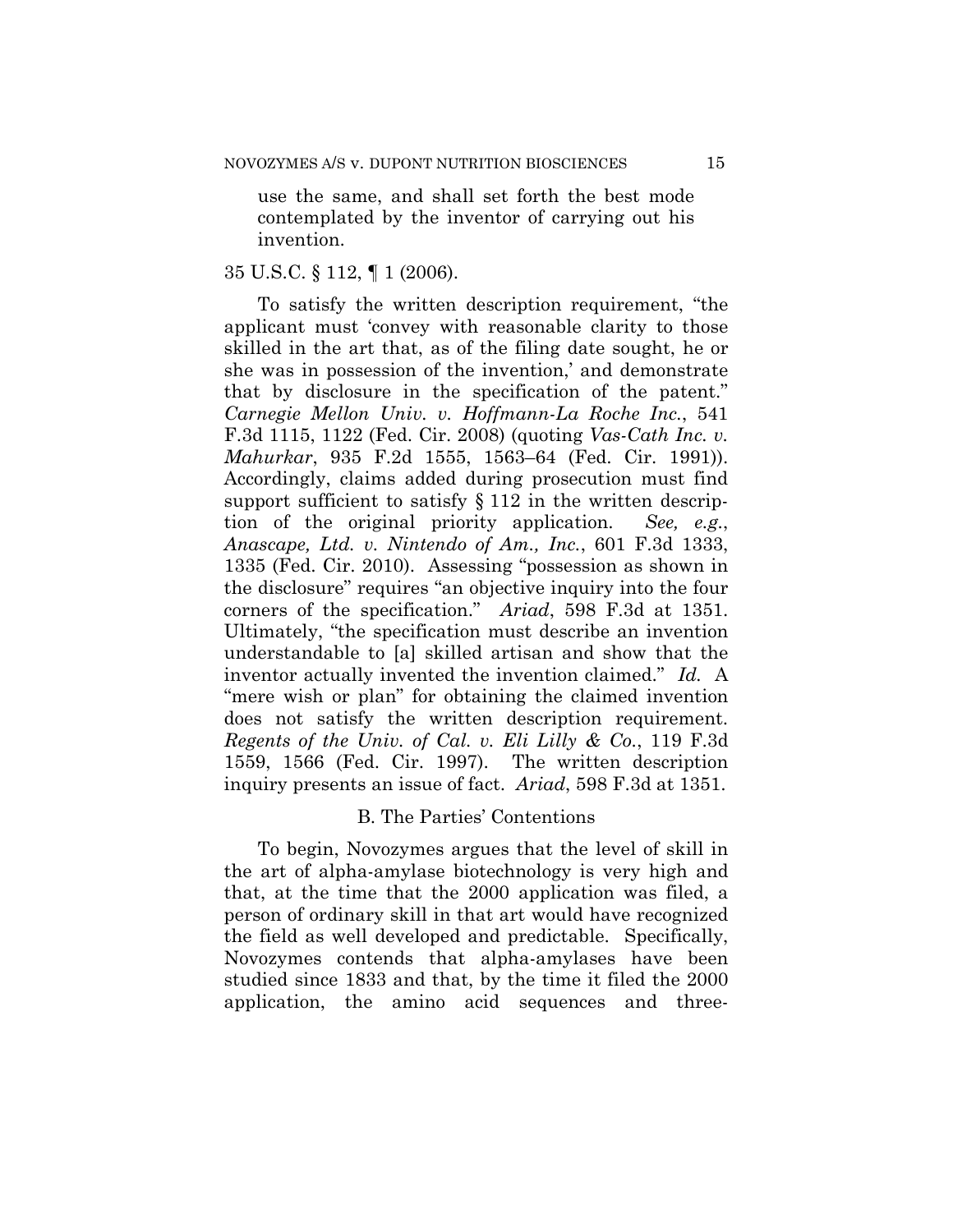dimensional structures of many alpha-amylases had been solved, methods for introducing mutations into alphaamylase proteins and measuring the resulting variants' enzymatic activity were well known, and the use of alphaamylase structure-function relationships in designing variants was commonplace and effective. Novozymes further argues that the key to deriving functional alphaamylase variants lies in finding the right position to mutate rather than the specific mutation(s) made at that position.

In that context, Novozymes asserts that sufficient evidence supported the jury's validity determination, emphasizing that the 2000 application expressly discloses each limitation of the asserted claims, namely (1) a parent BSG alpha-amylase; (2) a substitution at the S239 position; and (3) increased thermostability at 90°C, pH 4.5, and 5 ppm calcium. In Novozymes's view, a person of ordinary skill in the art thus would have understood the 2000 application as clearly describing the claimed invention. Moreover, Novozymes argues that the district court revisited factual issues without applying the deferential standard demanded by Rule 50(b). In particular, Novozymes complains that the district court discounted its experts' testimony indicating that a person of ordinary skill in the art would have had no difficulty deriving the claimed invention from the disclosure of the 2000 application.

In addition, Novozymes distinguishes *Boston Scientific* and like cases on the grounds that those cases concerned complex, unpredictable technologies and involved written descriptions that lacked express disclosure of the claimed subject matter. Relying on *Snitzer v. Etzel*, 465 F.2d 899 (CCPA 1972), Novozymes argues that the 2000 application's written description is not deficient simply because it discloses unclaimed inventions and inoperative species. Novozymes also points to *Union Oil Co. of California v. Atlantic Richfield Co.*, 208 F.3d 989 (Fed. Cir.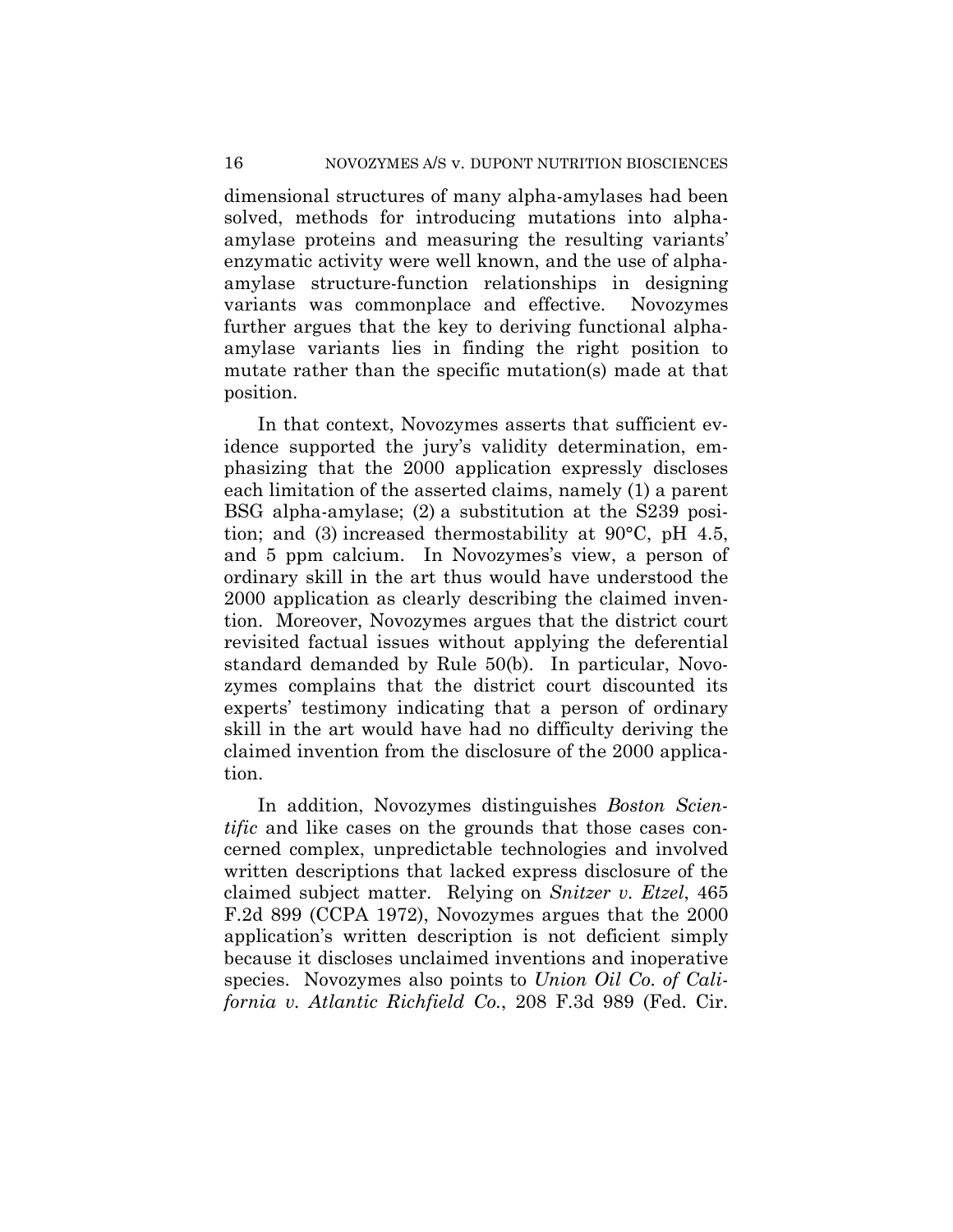2000), as illustrating that the level of ordinary skill and predictability in an art inform the written description inquiry. According to Novozymes, *Union Oil* demonstrates that a disclosure is not lacking merely because it relies on the understanding of an ordinarily skilled reader.

For its part, DuPont defends the district court's judgment, arguing that the written description requirement precludes premature claims to a research plan and requires the disclosure of an actual invention. According to DuPont, Novozymes disclosed in its 2000 application no more than a theory or a laundry list of potential solutions, while DuPont performed the hard, inventive work of actually deriving a useful variant of BSG alpha-amylase.

Citing *In re Ruschig*, 379 F.2d 990 (CCPA 1967), DuPont argues that where a patentee adds claims during prosecution that, as here, were not included in the original priority application, courts require a detailed description and identification of the later-claimed invention in the original disclosure, particularly where the specification discloses numerous possibilities with scant guidance on which to select. In this case, DuPont points out that the 2000 application fails to disclose a single alphaamylase variant substituted at position 239 that actually exhibits increased thermostability, noting that the only disclosed substitution at that position (S239W) disclosed in the 2000 application does not work as required by the '723 patent's claims. DuPont also asserts that the 2000 application's undifferentiated disclosure was no more than an "invitation to experiment" that failed to provide guidance toward the later-claimed solution.

Additionally, DuPont discounts *Union Oil* as conflating the written description requirement with "enablement reasoning," an approach that it claims is no longer viable in view of *Ariad*. DuPont also distinguishes *Union Oil* on the ground that the disclosure in that case taught exactly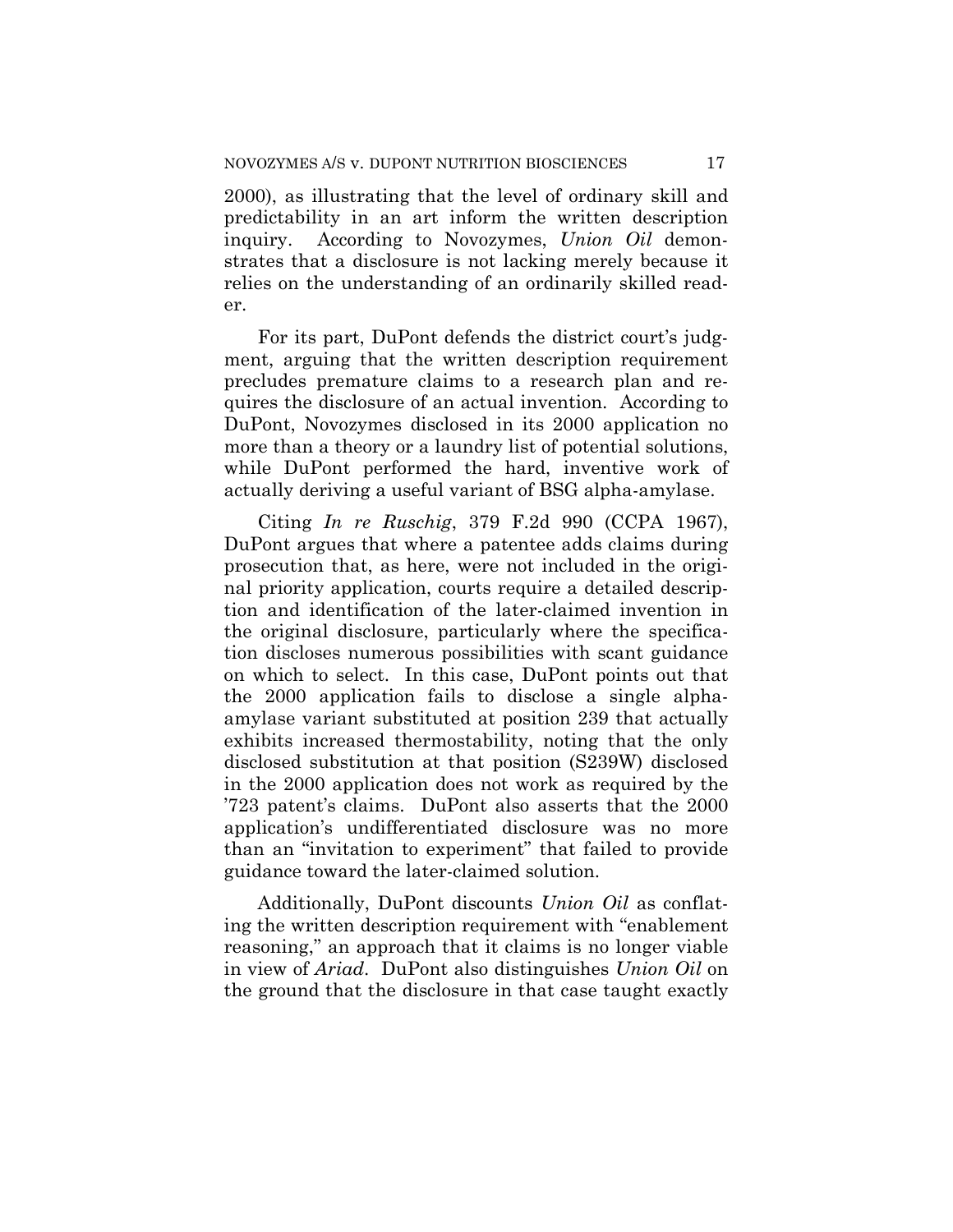how to make compositions with the claimed properties, while the disclosure of the 2000 application offers no insight as to how any given mutation at any of the disclosed amino acid positions would affect the functional properties of a resulting variant.

Finally, DuPont accuses Novozymes and its experts of relying on hindsight to work backward from the claims of the '723 patent, filed in 2009, to show that, given knowledge of the claimed invention, each limitation could be retroactively derived from the disclosure of the 2000 application.

# III. Analysis

# A. Holding

In view of the record before us, including the disclosure of the 2000 application, we hold that no reasonable jury could find that the claims of the '723 patent meet the written description requirement of § 112, ¶ 1, and that the district court therefore correctly entered judgment as a matter of law invalidating those claims. In contrast to the claims—which narrowly recite specific alpha-amylase variants that result from mutating a particular parent enzyme at a single amino acid position to yield distinctive functional properties—the supporting disclosure of the 2000 application provides only generalized guidance listing several variables that might, in some combination, lead to a useful result. Taking the claims as a whole rather than as the sum of their individual limitations, nothing in the 2000 application indicates that Novozymes then possessed what it now claims. Finally, the testimony of Novozymes's experts does not overcome the fundamental deficiencies of the 2000 application's written description.

## B. Legal Framework

Numerous prior decisions addressing the written description requirement guide our analysis in this case. We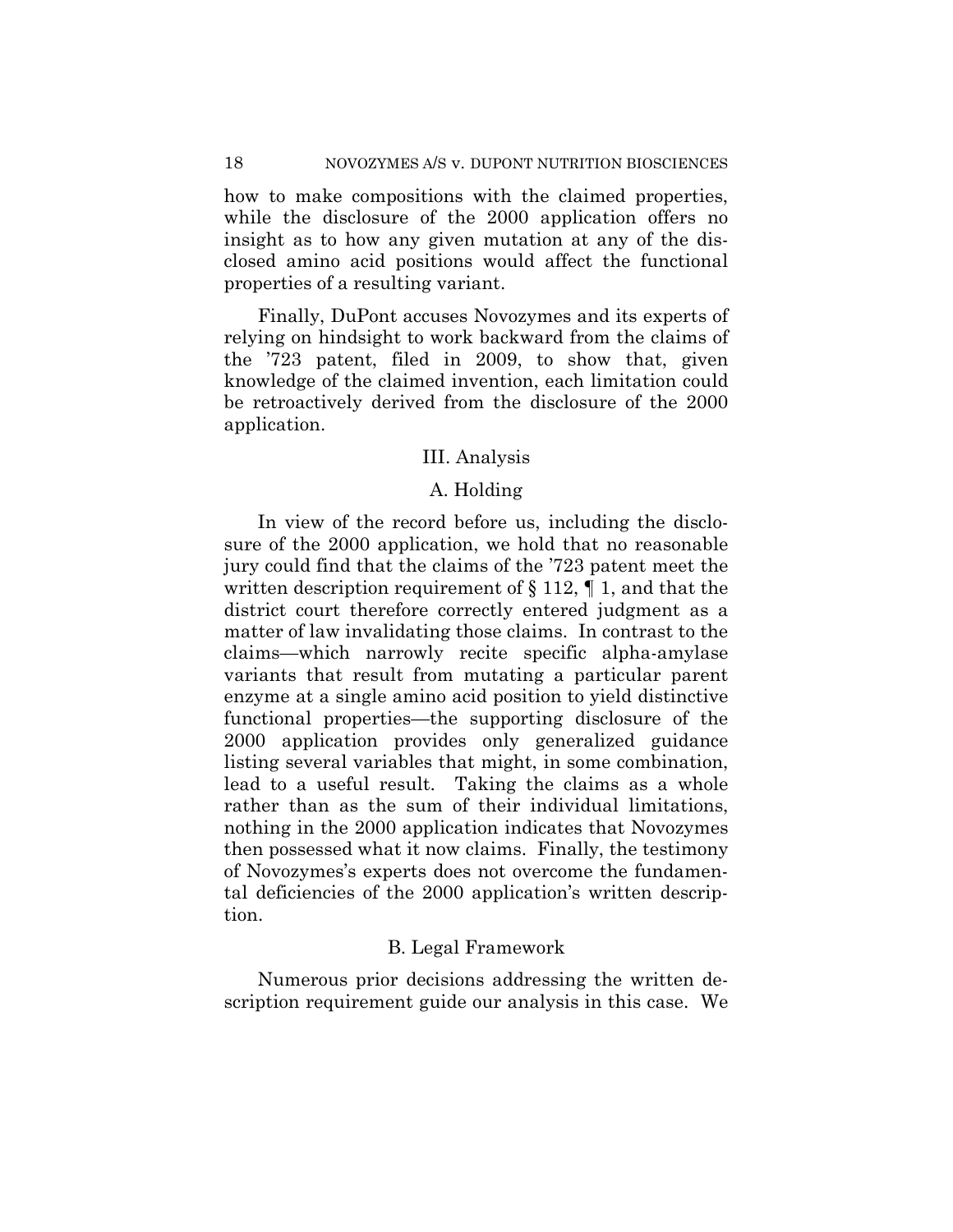have consistently held that, to satisfy § 112, a patent's written description "must 'clearly allow persons of ordinary skill in the art to recognize that [the inventor] invented what is claimed.'" *Ariad*, 598 F.3d at 1351 (alteration in original) (quoting *Vas-Cath*, 935 F.2d at 1563). A "mere wish or plan" to obtain the claimed invention is not sufficient. *Regents of the Univ. of Cal.*, 119 F.3d at 1566.

We have often applied those fundamental concepts to hold claims invalid in cases where a patent's written description disclosed certain subject matter in terms of a broad genus but its claims specified a particular subgenus or species contained therein. For example, in *Ruschig*, our predecessor court affirmed the holding of the Patent Office Board of Appeals that a claim to a specific drug molecule, added after filing, lacked sufficient description in the underlying application, which disclosed only a generic structure that could yield the claimed molecule given the proper selections at several variable positions. 379 F.2d at 993–94. In that case, the application's undifferentiated description was deficient because it failed to provide sufficient "blaze marks" to guide a reader through the forest of disclosed possibilities toward the claimed compound, which resided among the myriad others that also could have been made. *Id.* at 994–95.

We have reached similar conclusions in subsequent cases. For example, the claims at issue in *Boston Scientific* required drug-eluting stents incorporating a particular drug or a "macrocyclic triene analog" of that drug. 647 F.3d at 1367. The supporting written description disclosed a broad genus of "analogs" and made passing reference to the term "macrocyclic triene" but failed to describe or identify any member of the claimed sub-genus of macrocyclic triene analogs. *Id.* Because "nothing in the [disclosure] indicate<sup>[d]</sup> that the claimed triene analogs might be of special interest," and because the disclosure did not identify any such analogs or any reliable means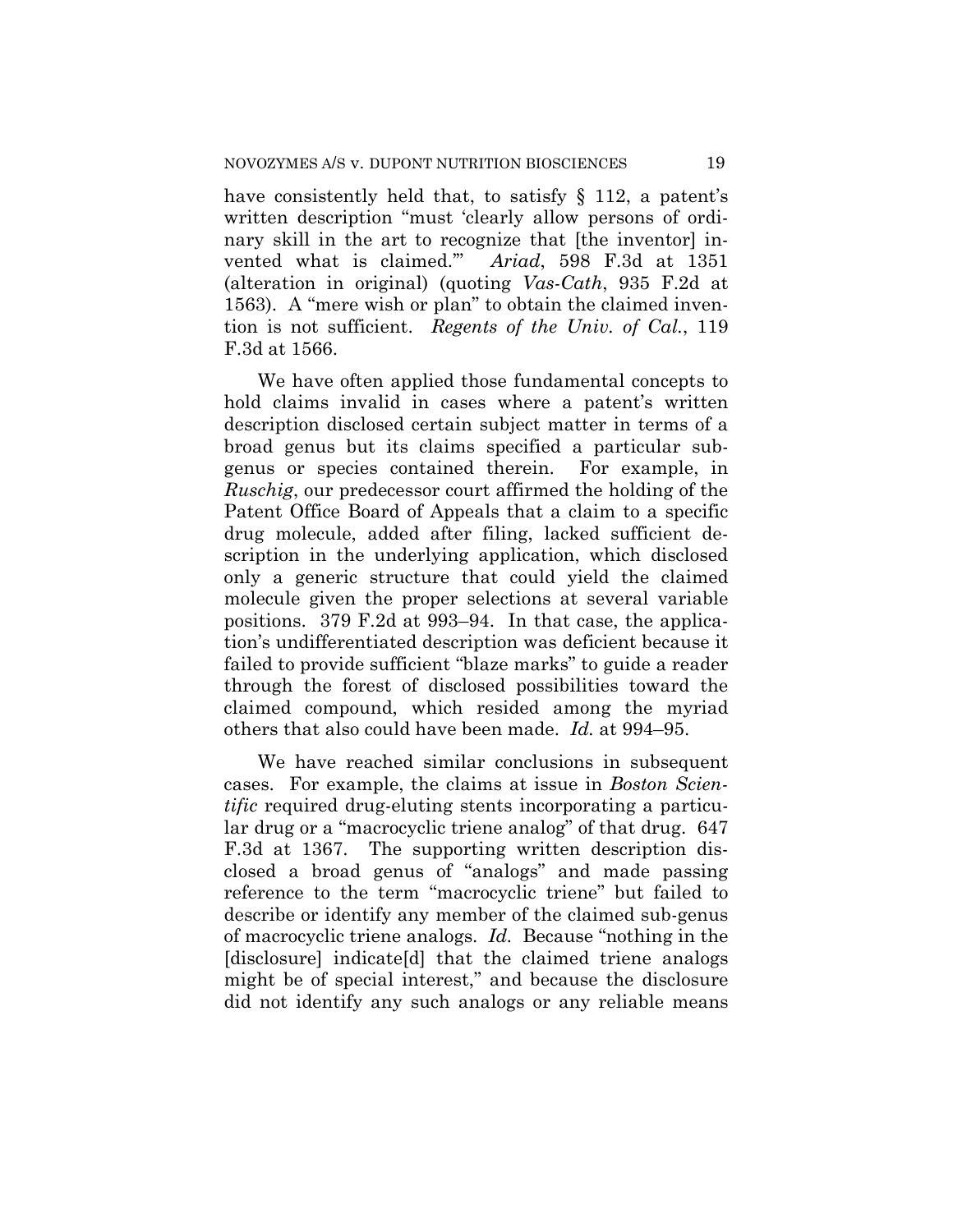for divining one, we held that the written description failed to demonstrate that the inventors were in possession of the claimed invention. *Id.* at 1367–69. In *Purdue Pharma*, the disputed claims recited an extended-release drug formulation requiring a certain ratio between the drug's maximum blood concentration and its concentration at twenty-four hours after administration. 230 F.3d at 1323. The supporting disclosure included seven examples, two of which could be shown to meet the claimed ratio limitation by piecing together the disclosed data, but "neither the text accompanying the examples, nor the data, nor anything else in the specification in any way emphasize[d] the [claimed] ratio." *Id.* at 1326. Accordingly, we upheld the district court's conclusion that "one of ordinary skill in the art would not be directed to the [claimed] ratio as an aspect of the invention." *Id.* Finally, in *University of Rochester*, we affirmed a summary judgment of invalidity for lack of written description because the claimed methods required administering a drug having a certain, selective activity, but the specification did not disclose any suitable drugs, and none were known in the art at the time of filing. 358 F.3d at 927. At most, the specification provided screening assays for identifying suitable drug candidates. *Id.* We therefore held that the claims failed the written description requirement. We stated that the disclosure represented no more than a "wish or plan for obtaining the claimed chemical invention" and did "not provide any guidance that would steer the skilled practitioner toward compounds that can be used to carry out the claimed methods." *Id.* at 927, 929.

On the other hand, in some cases, broad or generic disclosures can adequately describe particular constituent species. Thus, in *Snitzer*, our predecessor court held that claims requiring a specific laser-active ytterbium ion had been adequately described in an accompanying disclosure naming that ion among a group of fourteen individually enumerated ions that were described as useful separately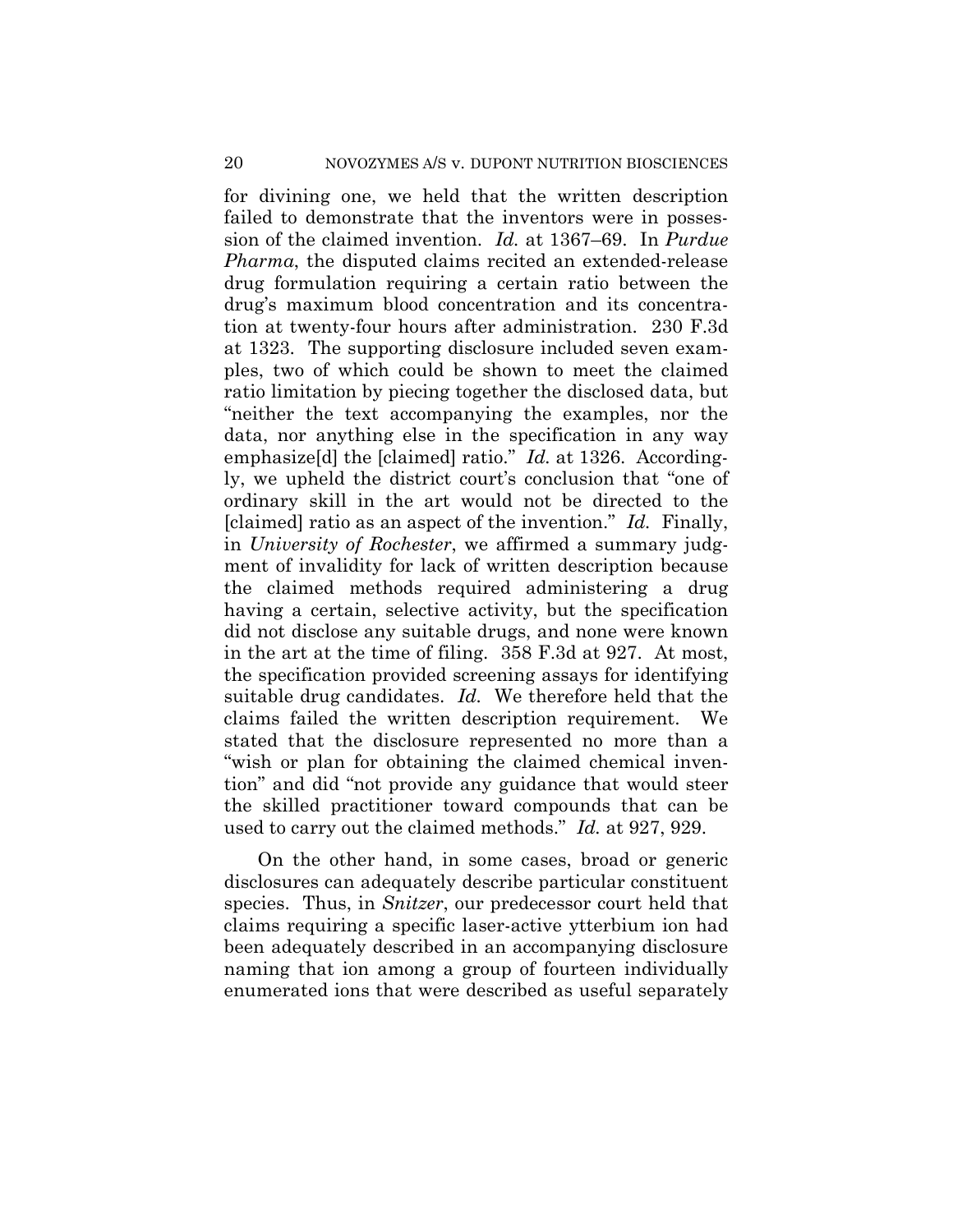or in various combinations. The written description challenge in that case cast the disclosure as speculative and misleading because several of the fourteen disclosed ions had proven to be inoperative. 465 F.2d at 902. The court nonetheless held that the literal description of the ytterbium ion provided adequate support for claiming that species, whether or not a larger group containing several inoperative species was also disclosed. *Id.* The court similarly held that certain species claims had been adequately described in *In re Driscoll*, 562 F.2d 1245 (CCPA 1977). In that case, the disputed claim recited a chemical compound having a specific substituent at one of several variable positions. *Id.* at 1246. The disclosure listed a number of possible structures that could be incorporated at the position in question, including one option that ultimately appeared in the claims. *Id.* at 1249. Again, the court held that the written description was sufficient because the particular claimed compound had been individually described as one of several possibilities. *Id.* at 1250.

In addition, in *Union Oil*, we affirmed a district court's finding that claims to gasoline compositions capable of reducing tailpipe emissions had adequate written description support. 208 F.3d at 996–1001. Rather than reciting a recipe of specific ingredients, the claims in that case defined the claimed gasoline compositions in terms of various chemical and physical properties. *Id.* at 992. The supporting specification disclosed that the properties recited in the claims correlated with emission levels, but the specification did not set forth specific compositions that would achieve those properties. *Id.* at 998–99. The record in the case, however, demonstrated that ordinarily skilled petroleum refiners would immediately appreciate that the qualitative chemical properties recited in the claims translated to specific, manifest compositions that would yield those properties. In other words, given the target properties, anyone having ordinary skill in the art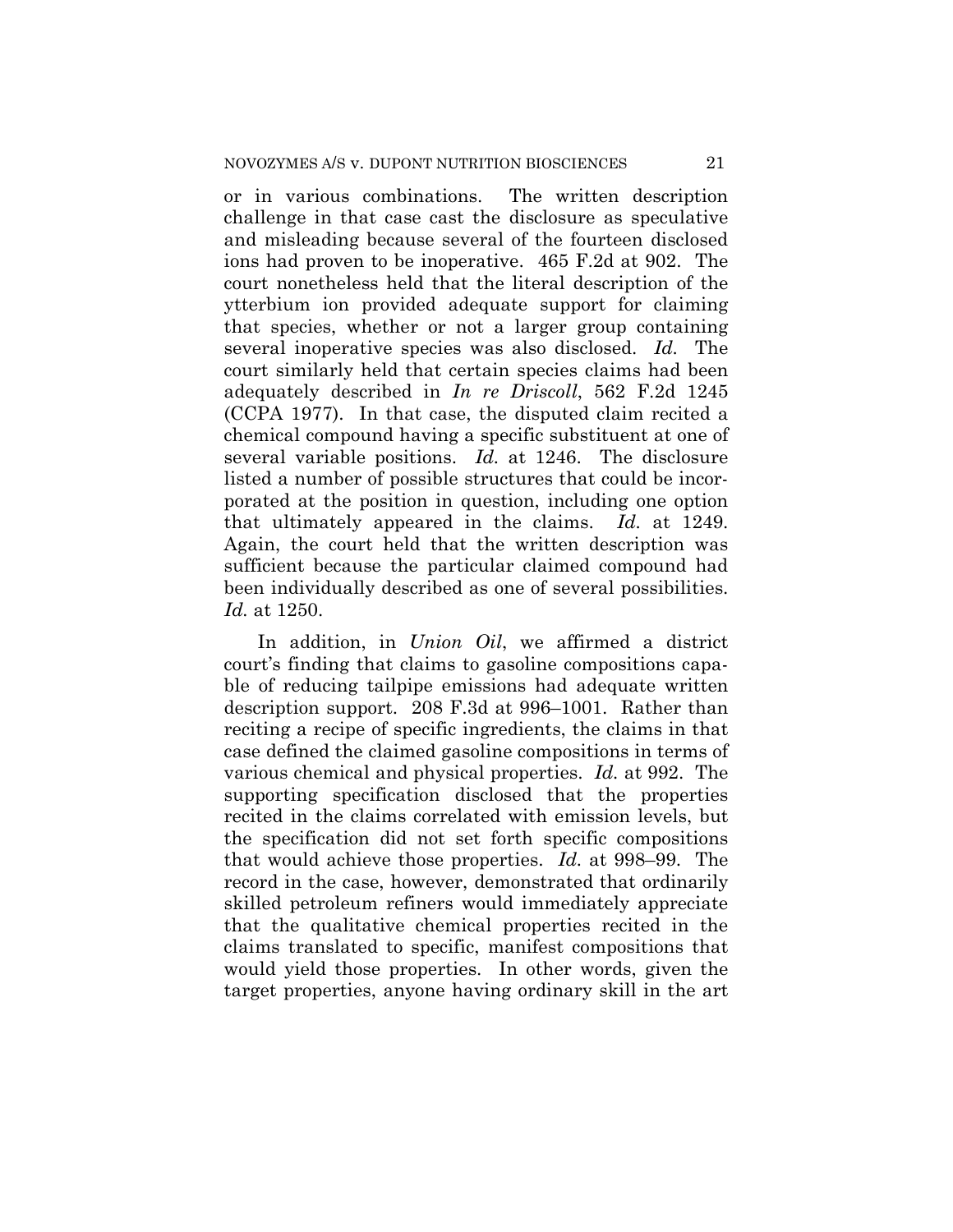of petroleum refining would have been able to envision and readily produce a composition having those characteristics. The written description thus showed that "the inventors possessed the claimed invention at the time of filing in the assessment of those of ordinary skill in the petroleum refining art." *Id.* at 999.

#### C. The Present Case

Turning to the case at hand, the question before us is whether the 2000 application demonstrates to one of ordinary skill in the art that, by the application's filing date, Novozymes had invented the particular alphaamylase variants that Novozymes claimed almost a decade later in the '723 patent. We conclude that it does not.5

As described, claim 1 of the '723 patent recites an alpha-amylase variant that (1) has at least 90% sequence identity to BSG alpha-amylase, (2) includes an amino acid substitution at serine 239, and (3) has increased thermostability at pH 4.5, 90°C, and 5 ppm calcium. '723 patent col. 87 ll. 40–50. Novozymes is correct that each of those

<sup>5</sup> Novozymes expends considerable effort emphasizing that the district court submitted the written description issue—an issue of fact—to the jury, which then found the claims not invalid. Novozymes thus appears to suggest that it was inherently inappropriate for the district court to overturn a jury verdict concerning the written description requirement. But a verdict on written description is no more immune from review than any other factual issue, and we have in past cases held that the entry of judgment as a matter of law on written description grounds was appropriate. *See, e.g.*, *Centocor*, 636 F.3d at 1353 (holding claims invalid for inadequate written description and reversing the denial of a post-verdict motion for judgment as a matter of law); *Ariad*, 598 F.3d at 1340 (same).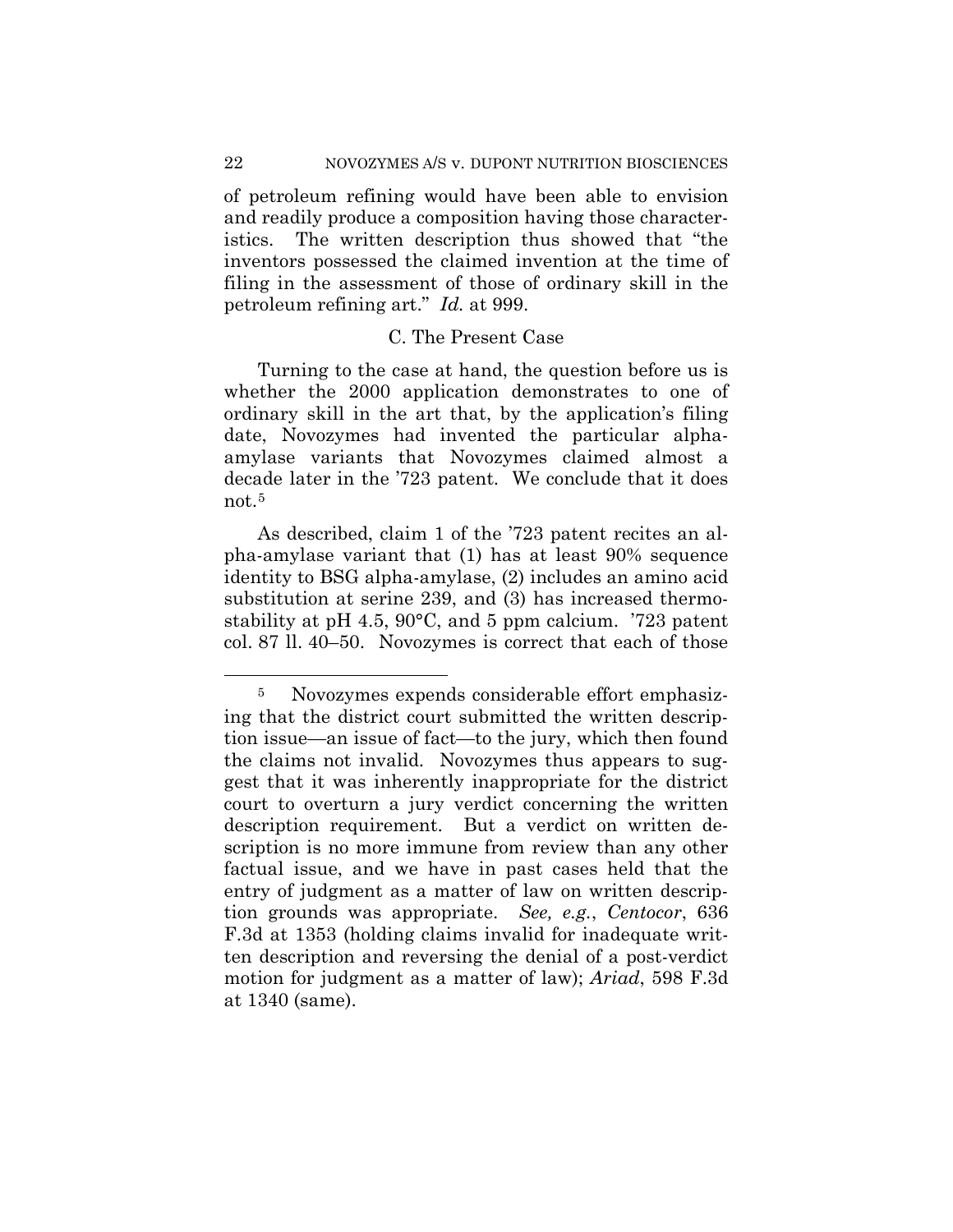individual limitations is expressly stated in the disclosure of the 2000 application. Specifically, the 2000 application (1) lists BSG as one of seven disclosed parent alphaamylase enzymes, *see* '723 patent col. 3 ll. 1–50; (2) includes amino acid position 239 among a group of thirty-three positions that could be mutated to produce a variant alpha-amylase, *see id.* col. 7 ll. 36–58; and (3) states that the disclosed alpha-amylase variants should function at high temperatures ("especially 85-95° C"), low pH ("especially 4.5-5"), and at low calcium concentrations ("especially 5 ppm calcium"), *see id.* col. 7 l. 6– 32; col. 16 ll. 42–47.

The 2000 application, however, contains no disclosure of any variant that actually satisfies the claims, nor is there anything to suggest that Novozymes actually possessed such a variant at the time of filing. First, the bulk of the specification focuses on using BLA (Termamyl™) alpha-amylase, rather than BSG alpha-amylase, as the parent enzyme. BLA alpha-amylase is described as the "preferred" parent in the 2000 application, *see* '723 patent col. 5 ll. 21–26, and appears in the two disclosed working examples.6 BLA alpha-amylase, though, shares only 65.4% sequence identity with BSG alpha-amylase—i.e., less than the 90% identity required by the claims. *Id.* col. 3 ll. 6–20 (Table 1). In addition, amino acid position 239 is disclosed in the 2000 application as only one among a list of thirty-three positions that could be altered by

<sup>6</sup> One of the few differences between the written description of the 2000 application and that of the later-filed '723 patent is that the 2000 application names only BLA alpha-amylase as a "preferred" parent enzyme, while language was added to the '723 patent denoting BSG alpha-amylase as another "preferred" option. '723 patent col. 21 ll. 47–50; *see also* Appellants' Br. 37 n.7 (acknowledging that "[t]he November 2000 Application does not refer to BSG variants as preferred").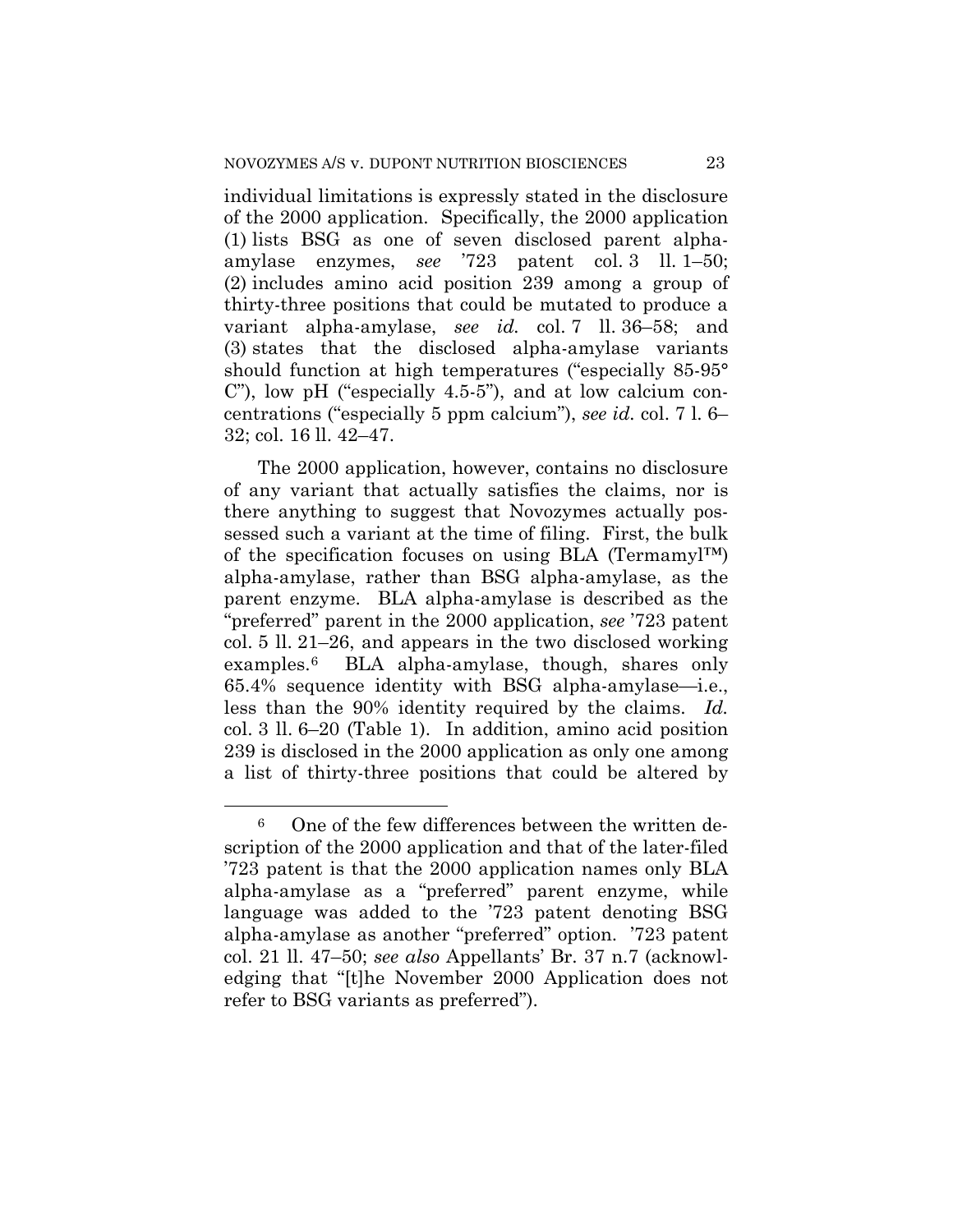deletion, insertion, or substitution, either alone or in combination. *See id.* col. 7 ll. 35–52. And while the bulk of the disclosure concerns substitutions, the only specifically described substitution at position 239 is S239W, *see id.* col. 8 l. 12, which the parties agree *does not* confer increased thermostability in alpha-amylase enzymes and thus would fall outside of the claims.

Nevertheless, the 2000 application's written description might superficially appear to differ from those exemplified in cases like *Ruschig* and *Boston Scientific*, where undifferentiated generic disclosures provided no description regarding the particulars of a claimed species, and to more closely resemble the written description in *Snitzer* or *Driscoll*, where claims to a specific member of a more broadly disclosed group were upheld because the claimed species had been literally described. In particular, BSG alpha-amylase, amino acid position 239, and improved thermostability—all recited as limitations in the claims of the '723 patent—are literally described in the disclosure of the 2000 application.

On closer examination, however, such analogies fall flat. While the 2000 application provides formal textual support for each individual limitation recited in the claims of the '723 patent, it nowhere describes the actual functioning, thermostable alpha-amylase variants that those limitations together define. Taking each claim—as we must—as an integrated whole rather than as a collection of independent limitations, one searches the 2000 application in vain for the disclosure of even a single species that falls within the claims or for any "blaze marks" that would lead an ordinarily skilled investigator toward such a species among a slew of competing possibilities. "Working backward from a knowledge of [the claims], that is by hindsight," Novozymes seeks to derive written description support from an amalgam of disclosures plucked selectively from the 2000 application. *Ruschig*, 379 F.2d at 995. Indeed, Novozymes' expert, Dr.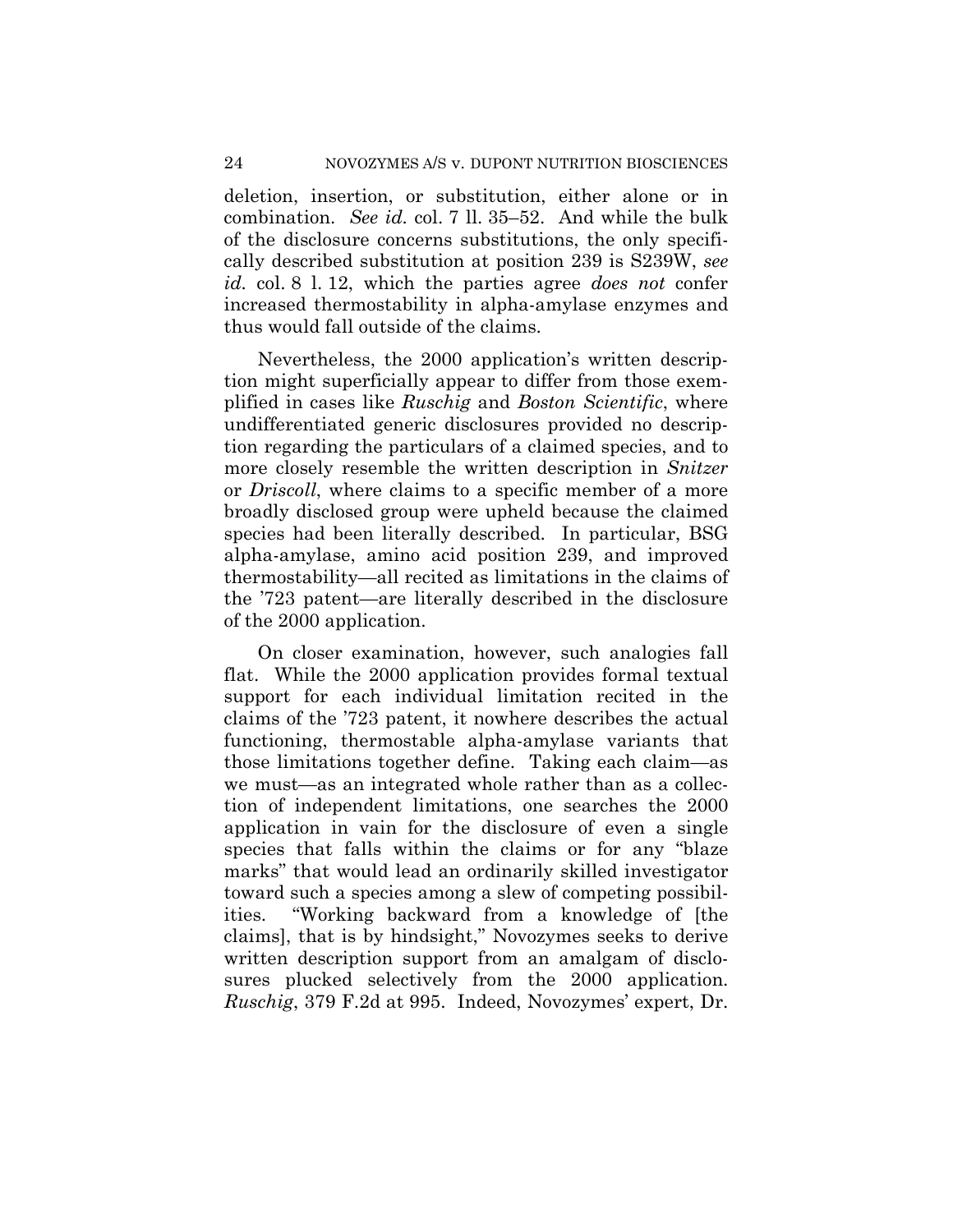Arnold, in effect admitted that her testimony suffered from this flaw when she "point[ed] to [a] part of the claim" and told the judge she was "going back and finding if there's a written description for that" in the specification. With such an approach "it is all very clear what route one would travel through the forest of the specification to arrive at [the claimed invention]." *Ruschig*, 379 F.2d at 995. However, viewing the matter from the proper vantage point "of one with no foreknowledge of the specific compound," we agree with the district court that the particular variants claimed in the '723 patent lack meaningful support in the written description of the 2000 application. *Id.*

Furthermore, while the disclosure of an inoperative embodiment like the S239W substitution is not necessarily invalidating, *see Snitzer*, 465 F.2d at 902, the 2000 application lacks any indication that Novozymes had invented any thermostable alpha-amylase variants substituted at amino acid position 239 by the time of filing, much less one specifically produced from a BSG parent. The specification does provide examples showing that Novozymes had tested and verified at least some thermostable variants for the sixteen amino acid positions identified by random mutagenesis, but nothing in the 2000 application demonstrates that it had verified whether any of the remaining seventeen positions predicted by rational protein design (including position 239) actually yielded a thermostable variant. In fact, the 2000 application's limited disclosure compels the opposite conclusion—if Novozymes had possessed a working variant substituted at position 239, it surely would have disclosed that substitution instead of, or at least along with, the nonfunctional S239W substitution in the several pages of the 2000 application devoted to listing exemplary substitutions. *See* '723 patent col. 7 l. 40 – col. 16 l. 37.

In this way, the present case is also distinguishable from *Union Oil*, upon which Novozymes relies. *Union Oil*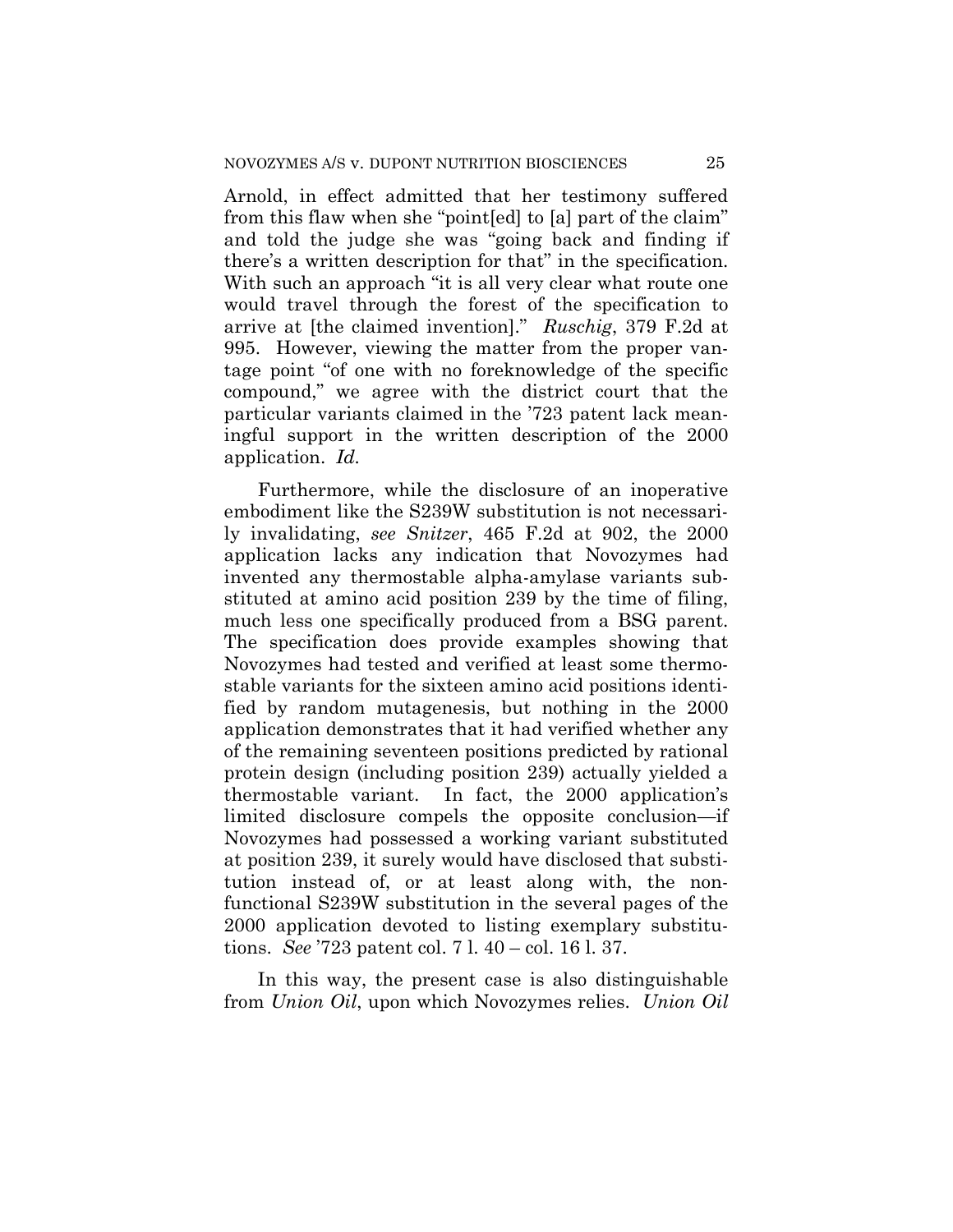involved claims to gasoline compositions capable of reducing tailpipe emissions, and the claims defined the compositions in terms of various chemical and physical properties. There, the patentee described relationships linking certain chemical and physical properties of gasoline compositions to the compositions' emissions profiles. In doing so, the patentee relied on the knowledge of those skilled in the relevant art to extrapolate the undisclosed, but claimed, compositions from their recited properties. In that case, the record indicated that a recitation of particular physical and chemical properties of a gasoline composition necessarily conveyed simultaneous possession of the actual recipe for making that composition because of the recognized level of standardization and predictability in mixing various petroleum stocks to achieve particular properties in the resulting gasoline products. *See Union Oil*, 208 F.3d at 999.

In contrast, one of ordinary skill in the art reading the 2000 application would have understood that Novozymes had only predicted that at least some mutations at position 239 would yield variants with increased thermostability, not that it possessed or had definitively identified any mutations that would do so. The parties' experts agreed that one could not know which, if any, individual substitutions at any of the seventeen sites selected by rational protein design would yield increased thermostability without actually making and testing the variants. In fact, DuPont's later empirical work showed that only six of the nineteen possible substitutions at position 239 actually conferred increased thermostability. Novozymes nonetheless maintains that one of ordinary skill in the art directed to position 239 would have known how to test every possible variant at that position and thus would have found the claimed variants as a matter of course. That argument misses the point, however. The question before us is not whether one of ordinary skill in the art presented with the 2000 application would have been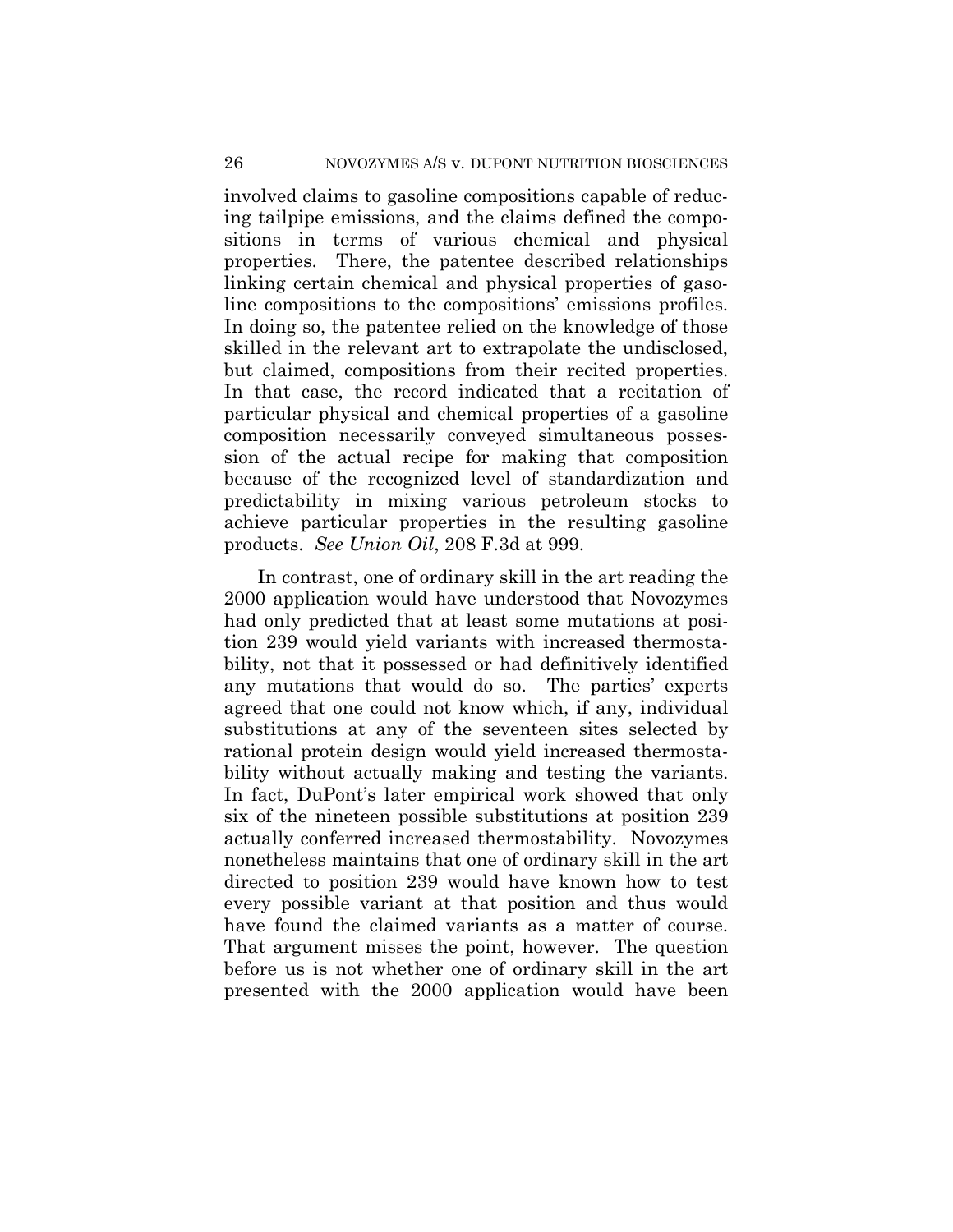enabled to take those final steps, but whether the 2000 application "discloses the [variants] to him, specifically, as something appellants actually invented." *Ruschig*, 379 F.2d at 995.

In this case, to actually possess the variant enzymes claimed in the '723 patent would have required Novozymes to confirm its predictions by actually making and testing individual variants or at least identifying subclasses of variants that could be expected to possess the claimed properties, which it did not do before filing the 2000 application. At best, the 2000 application describes a roadmap for producing candidate alpha-amylase variants and then determining which might exhibit enhanced thermostability. A patent, however, "is not a reward for the search, but compensation for its successful conclusion." *Ariad*, 598 F.3d at 1353 (quoting *University of Rochester*, 358 F.3d at 930 n.10). For that reason, the written description requirement prohibits a patentee from "leaving it to the . . . industry to complete an unfinished invention." *Id*.

In our view, this case is very analogous to *University of Rochester*, where the patent specification failed to disclose any compounds that could be used in the claimed methods, which required administering a drug having a certain selective activity (inhibiting PGHS-2 activity in a human host).<sup>7</sup> We stated: "[T]he '850 patent does not disclose just *which* peptides, polynucleotides, and small organic molecules have the desired characteristic of selectively inhibiting PGHS-2. Without such disclosure, the claimed methods cannot be said to have been de-

<sup>7</sup> PGHS-2, also known as COX-2, is an enzyme produced by human cells in response to certain inflammatory stimuli. PGHS-2 is believed to play an important role in the inflammation associated with diseases such as arthritis. *University of Rochester*, 358 F.3d at 917.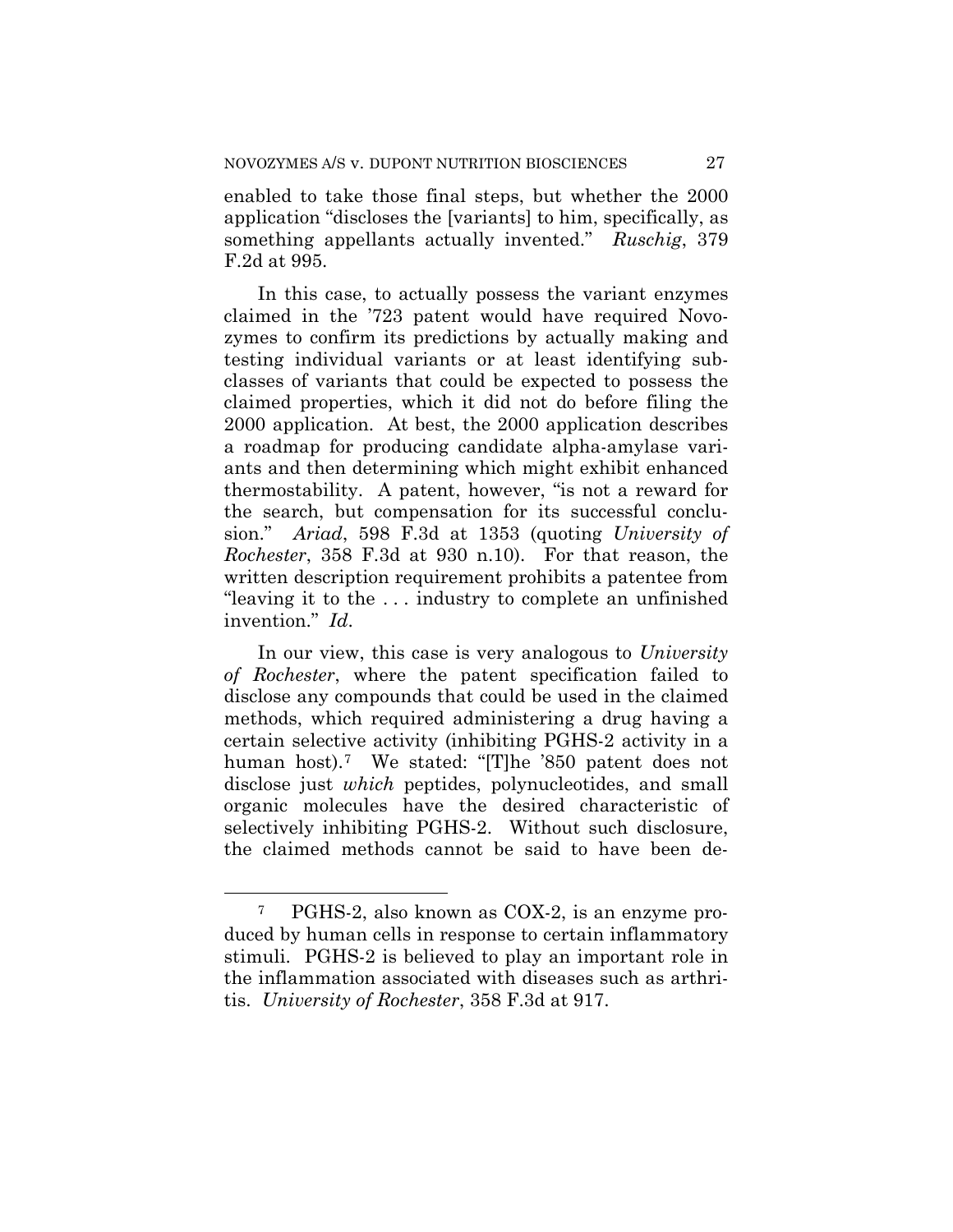scribed." 358 F.3d at 927 (citation and internal quotation marks omitted).

In sum, we agree with the district court that no reasonable jury could conclude that the 2000 application provides adequate written description to support the later-filed claims of the '723 patent.

#### **CONCLUSION**

We have considered Novozymes's remaining arguments and find them unpersuasive. Accordingly, we conclude that the claims of the '723 patent are invalid for failure to satisfy the written description requirement of § 112, ¶ 1. We therefore affirm the district court's entry of judgment as a matter of law on that basis.

## **AFFIRMED**

**COSTS** 

No costs.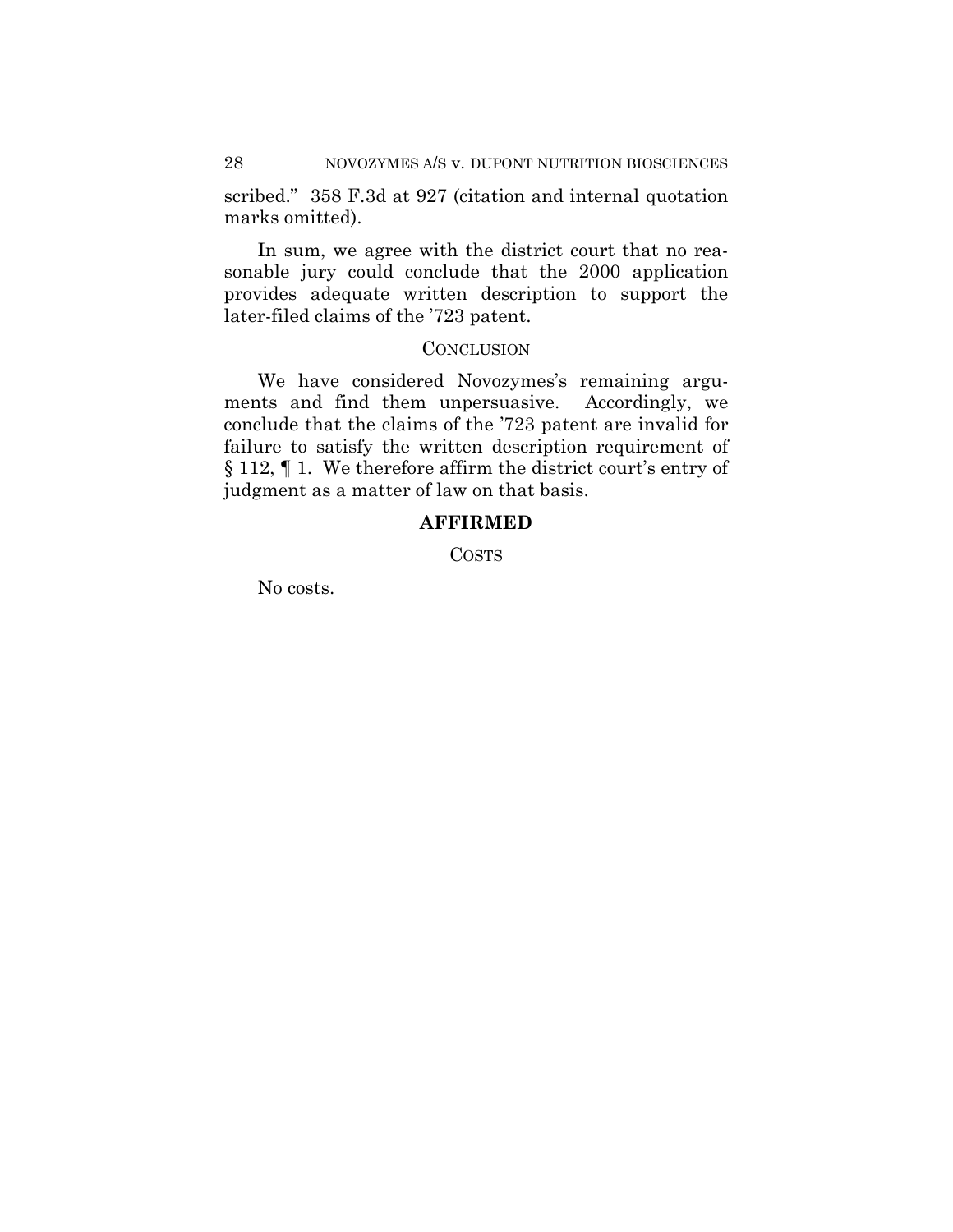# United States Court of Appeals for the Federal Circuit

**\_\_\_\_\_\_\_\_\_\_\_\_\_\_\_\_\_\_\_\_\_\_** 

**NOVOZYMES A/S, AND NOVOZYMES NORTH AMERICA, INC.,** *Plaintiffs-Appellants,*

**v.**

**DUPONT NUTRITION BIOSCIENCES APS (formerly Danisco A/S), GENENCOR INTERNATIONAL WISCONSIN, INC., DANISCO US INC., AND DANISCO USA INC.,**  *Defendants-Appellees.*

# 2012-1433 **\_\_\_\_\_\_\_\_\_\_\_\_\_\_\_\_\_\_\_\_\_\_**

**\_\_\_\_\_\_\_\_\_\_\_\_\_\_\_\_\_\_\_\_\_\_** 

Appeal from the United States District Court for the Western District of Wisconsin in No. 10-CV-0251, Senior Judge Barbara B. Crabb.

**\_\_\_\_\_\_\_\_\_\_\_\_\_\_\_\_\_\_\_\_\_\_** 

RADER, *Chief Judge*, dissenting.

Although a separate written description requirement, and the vague notion of "possession" that it embodies, still troubles me, *see Ariad Pharm., Inc. v. Eli Lilly and Co.*, 598 F.3d 1336, 1361 (Fed. Cir. 2010) (Rader, J., dissenting-in-part and concurring-in-part), I write today to ask the court instead to give full attention to the rules that it has created. The written description inquiry is a question of fact. *Ariad*, 598 F.3d at 1351. In this case, a jury found—in its role as a finder of fact—that the specifica-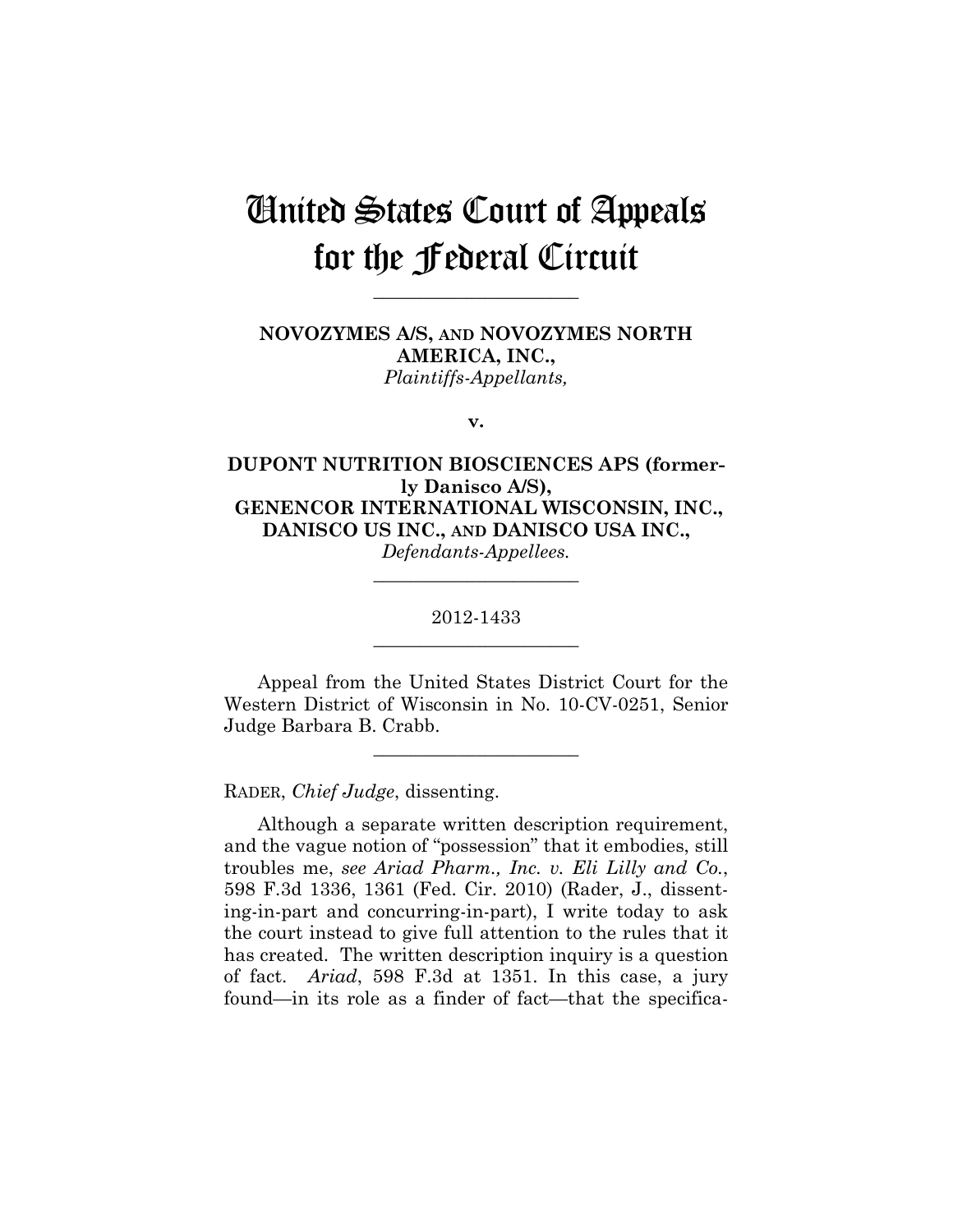tion of U.S. Patent No. 7,713,723 (the '723 patent) satisfies the written description requirement. In my judgment, substantial evidence supports the jury's verdict, which deserves significant deference. Therefore, I would respectfully suggest that our written description rules urge reversing the district court's post-verdict grant of judgment.

I.

The written description analysis requires an "objective inquiry into the four corners of the specification from the perspective of a person of ordinary skill in the art." *Ariad* at 1351. In this field of technology, the level of skill is high. A skilled artisan would possess an advanced degree and have experience in sophisticated protein design and engineering techniques. *See* J.A. 11242–43. The jury found as a matter of fact that a skilled artisan would know to substitute an amino acid as the invention suggests. Indeed, the patent identifies thirty-three positions for beneficial mutation on a Termamyl-like alphaamylase. In this field, the highly skilled artisan would find that disclosure more than adequate to direct the substitution of an amino acid at one of those positions. The jury made that finding. Substantial evidence supports that finding.

The specification of the '723 patent discusses variants of Termamyl-like alpha-amylases with altered stability at "high temperature and/or low pH conditions, in particular at low calcium concentrations." '723 patent col. 1 ll. 30– 33. The specification includes listings for seven different parent alpha-amylases (including both BSG and BLA), and explains that variants can be made "comprising an alteration at one or more positions . . . selected from the group of [thirty-three positions]." *Id.* col. 7 ll. 36–43. The specification teaches that any amino acid can be substituted at those positions. *Id*. col. 2 ll. 21–30; *see also* J.A. 10256–57.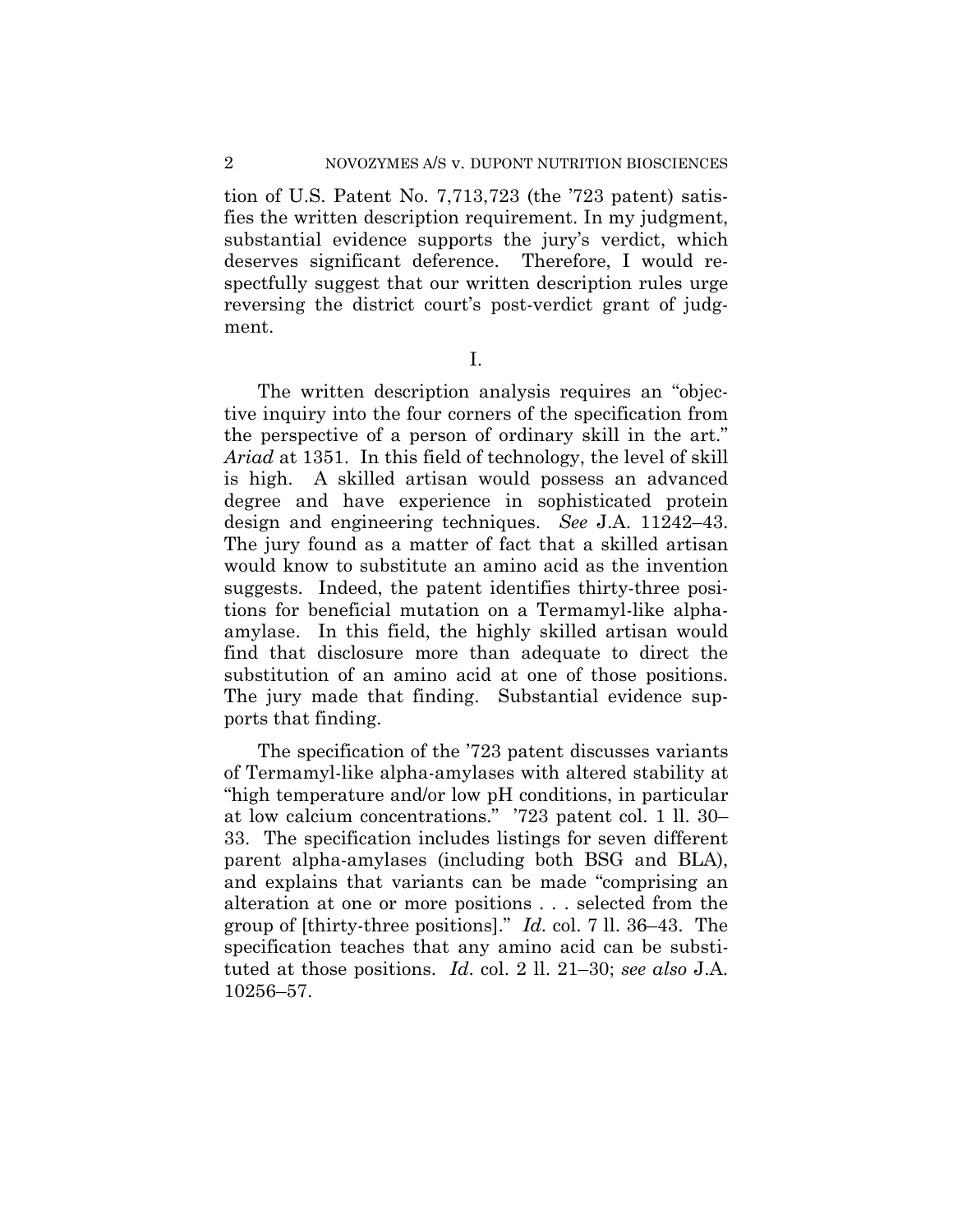The specification also discloses two working examples, which used random mutagenesis to identify sixteen positions at which substitutions led to increased thermostability at pH 4.5, 90 ° C and 5 ppm calcium (the claimed conditions). '723 patent col. 25–26. The examples all use BLA as the parent alpha-amylase. Dr. Arnold testified that the specification fully discloses the tests for determining activity and thermostability at the claimed conditions. *See* J.A. 11248 (discussing disclosure in the '723 patent relating to assays). She also noted that these procedures were well-known in this field. *Id.* 

The jury heard expert testimony that "finding the position where you can make a beneficial mutation is, in fact, the inventive step," and that once those positions are known, the procedure for making the substitutions was routine and well known, as was the process for determining which substitutions would result in the desired properties. *See* J.A. 11228–48. Novozymes also presented expert testimony to support its assertion that, while the specification explains that each alteration may be a deletion, insertion, or substitution of an amino acid, or a combination of these, a skilled artisan reading the specification would have focused on substitutions. *See* J.A. 11263–70. Making and testing all nineteen amino acid substitutions at one position was routine and would only take one week. J.A. 11251. In other words, a team of ten scientists could test all thirty-three positions with relative ease.

The court states: "the 2000 application disclosed a potentially enormous number of alpha-amylase variants, encompassing all possible combinations among the seven disclosed parent enzymes, the thirty-three disclosed positions for mutations possible at each position, and the various possible combinations of individual mutations. . . ." Majority Op. at 12. This conclusion overstates the problem in a way that appeals to a lay audience but is routine to this field. Novozymes offered expert testimony